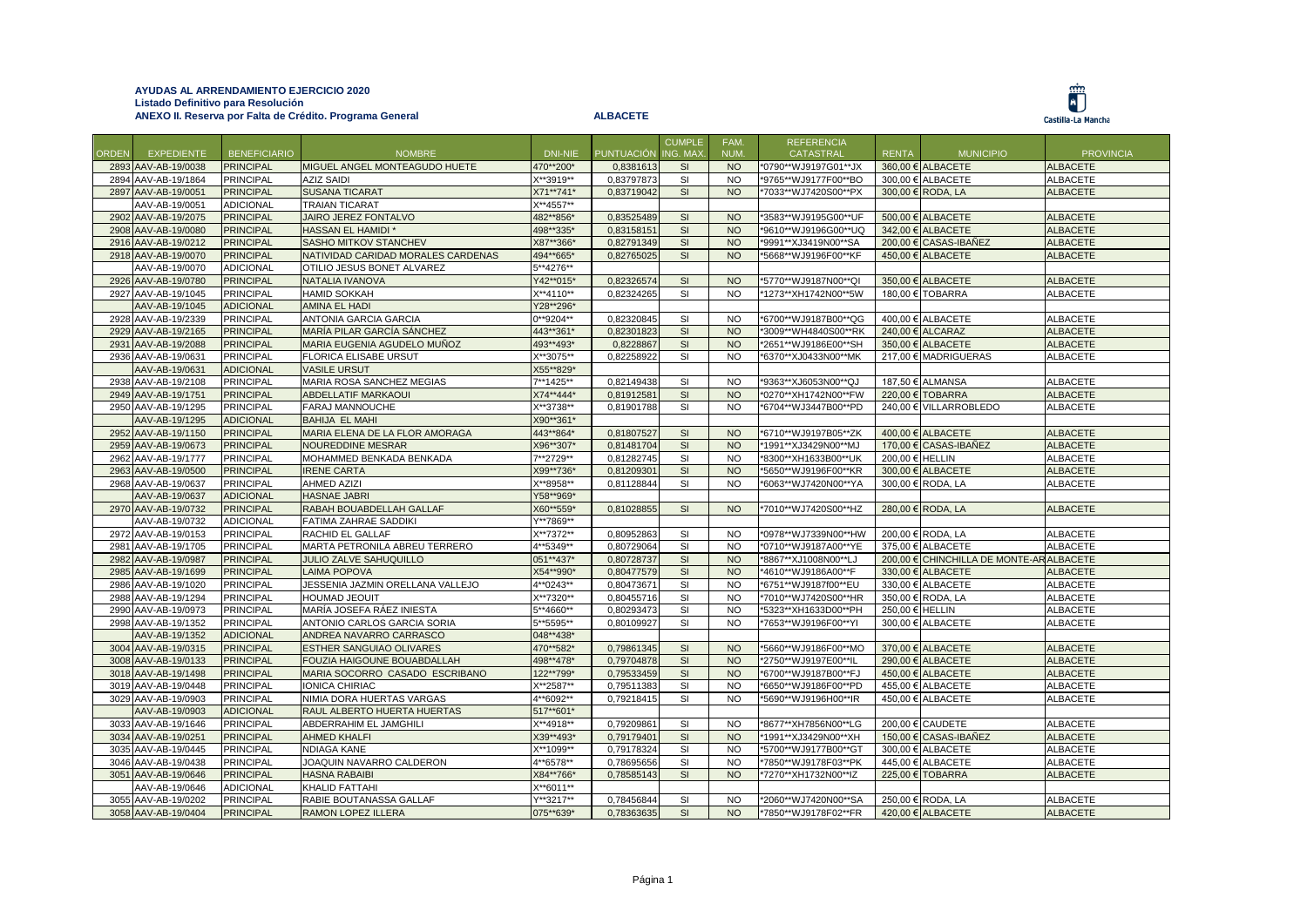

|       |                     |                     |                                                   |                     |                   | <b>CUMPLE</b>  | FAM.      | <b>REFERENCIA</b>    |                 |                                         |                  |
|-------|---------------------|---------------------|---------------------------------------------------|---------------------|-------------------|----------------|-----------|----------------------|-----------------|-----------------------------------------|------------------|
| ORDEN | <b>EXPEDIENTE</b>   | <b>BENEFICIARIO</b> | <b>NOMBRE</b>                                     | DNI-NIE             | <b>PUNTUACIÓN</b> | <b>NG. MAX</b> | NUM.      | CATASTRAL            | <b>RENTA</b>    | <b>MUNICIPIO</b>                        | <b>PROVINCIA</b> |
|       | 3072 AAV-AB-19/2104 | <b>PRINCIPAL</b>    | MARIA DEL MAR PARDO SANCHEZ                       | 470**115*           | 0,7792159         | <b>SI</b>      | NO.       | *0574**WJ9185E00**XE |                 | 500,00 € ALBACETE                       | <b>ALBACETE</b>  |
|       | 3082 AAV-AB-19/0928 | <b>PRINCIPAL</b>    | ABDERRAHIM HOUB                                   | X**9117**           | 0,77369588        | SI             | <b>NO</b> | *6633**WJ9186D00**YJ |                 | 350,00 € ALBACETE                       | <b>ALBACETE</b>  |
|       | 3087 AAV-AB-19/0698 | <b>PRINCIPAL</b>    | ANTONIA CHARCO ORTIZ                              | 470**528*           | 0,77234872        | SI             | <b>NO</b> | *5700**WJ9177B00**AQ |                 | 440,00 € ALBACETE                       | <b>ALBACETE</b>  |
|       | 3090 AAV-AB-19/2228 | <b>PRINCIPAL</b>    | MARIA LUISA GOMEZ MORAL GARCIA CONSUEGRA0**7036** |                     | 0,77160646        | SI             | <b>NO</b> | *5652**WJ9186F00**SX |                 | 300,00 € ALBACETE                       | <b>ALBACETE</b>  |
|       | 3091 AAV-AB-19/0254 | <b>PRINCIPAL</b>    | <b>HALIMA DANNOUN</b>                             | Y23**349*           | 0,77147434        | SI             | <b>NO</b> | *0937**XJ2259S00**MS |                 | 180,00 € CASAS DE JUAN NUÑEZ            | <b>ALBACETE</b>  |
|       | 3093 AAV-AB-19/2215 | <b>PRINCIPAL</b>    | ROSA MARIA ESPERANCA DA COSTA                     | 494**311*           | 0,77097555        | SI             | <b>NO</b> | *4730**WJ9197C00**UE |                 | 450,00 € ALBACETE                       | <b>ALBACETE</b>  |
|       | AAV-AB-19/2215      | <b>ADICIONAL</b>    | ANTONIA EMILIA ESPERANZA DA COSTA                 | 4**2930**           |                   |                |           |                      |                 |                                         |                  |
|       | 3095 AAV-AB-19/0507 | <b>PRINCIPAL</b>    | MARTHA PATRICIA DUEÑAS JOYA                       | 4**2654**           | 0,77075213        | SI             | <b>NO</b> | *5696**WJ9186H00**FY |                 | 450,00 € ALBACETE                       | ALBACETE         |
|       | 3103 AAV-AB-19/0092 | <b>PRINCIPAL</b>    | MONICA TEVAR ESTEVEZ                              | 4**7408**           | 0,76696875        | SI             | <b>NO</b> | *7977**3WJ9177F0**5L |                 | 250,61 € ALBACETE                       | <b>ALBACETE</b>  |
|       | 3104 AAV-AB-19/0627 | <b>PRINCIPAL</b>    | <b>GHEORGHE IONEL</b>                             | Y34**944*           | 0,76652815        | SI             | <b>NO</b> | *4630**WJ9186C00**A2 |                 | 470,00 € ALBACETE                       | <b>ALBACETE</b>  |
|       | AAV-AB-19/0627      | <b>ADICIONAL</b>    | <b>GHEORGHE VALERICA</b>                          | Y**6199**           |                   |                |           |                      |                 |                                         |                  |
|       | 3107 AAV-AB-19/1983 | <b>PRINCIPAL</b>    | MARÍA DE LOS LLANOS MARTINEZ VILLODRE             | 775**704*           | 0,76521027        | SI             | <b>NO</b> | *6710**WJ9197130**0T |                 | 400,00 € ALBACETE                       | <b>ALBACETE</b>  |
|       | 3108 AAV-AB-19/1223 | <b>PRINCIPAL</b>    | <b>MOHAMED CHLIEH</b>                             | X**4887**           | 0,76400674        | SI             | <b>NO</b> | *9050**WJ7420N00**FA |                 | 250,00 € RODA, LA                       | <b>ALBACETE</b>  |
|       | 3109 AAV-AB-19/1000 | <b>PRINCIPAL</b>    | EL BEKKAY JABRI                                   | X86**732*           | 0,76352622        | SI             | <b>NO</b> | *2000**WJ7430S00**ST |                 | 120,00 € RODA, LA                       | <b>ALBACETE</b>  |
|       | 3110 AAV-AB-19/1092 | <b>PRINCIPAL</b>    | JUAN ANGEL POVEDA PEREZ                           | $0***4355***$       | 0,76334142        | SI             | <b>NO</b> | *9700**WJ9187B00**DW |                 | 486,71 € ALBACETE                       | <b>ALBACETE</b>  |
|       | 3111 AAV-AB-19/0486 | <b>PRINCIPAL</b>    | JOSE DAVID URBAN ARRAEZ                           | 470**053*           | 0,76268831        | SI             | <b>NO</b> | *0834**WJ9188C00**GH |                 | 500,00 € ALBACETE                       | <b>ALBACETE</b>  |
|       | AAV-AB-19/0486      | <b>ADICIONAL</b>    | MARIA LLANOS TARRAGA CASERO                       | 4**7729**           |                   |                |           |                      |                 |                                         |                  |
|       | 3113 AAV-AB-19/0748 | <b>PRINCIPAL</b>    | MEYLEN ESTACIO ALVARADO                           | <sup>**4406**</sup> | 0,7621077         | <b>SI</b>      | <b>NO</b> | *4700**WJ9197A00**ZJ |                 | 200,00 € ALBACETE                       | <b>ALBACETE</b>  |
|       | 3117 AAV-AB-19/1764 | <b>PRINCIPAL</b>    | PILAR DEL BARCO PUNZANO                           | 7**8727**           | 0,76044183        | SI             | NO.       | *4410**XJ6054S00**PH |                 | 335.00 € ALMANSA                        | ALBACETE         |
|       | 3120 AAV-AB-19/1093 | <b>PRINCIPAL</b>    | MARISOL GUTIERREZ CESPEDES                        | 499**083*           | 0,75946515        | SI             | <b>NO</b> | *9710**WJ9187B00**BL |                 | 500,00 € ALBACETE                       | <b>ALBACETE</b>  |
|       | AAV-AB-19/1093      | <b>ADICIONAL</b>    | CAROLAY RIBERA GUTIERREZ                          | Y**7992**           |                   |                |           |                      |                 |                                         |                  |
|       | 3121 AAV-AB-19/0775 | <b>PRINCIPAL</b>    | <b>EMILIA TENDERO MORA</b>                        | 075**871*           | 0,75941873        | SI             | <b>NO</b> | *8610**WJ9186B00**JB |                 | 400,00 € ALBACETE                       | <b>ALBACETE</b>  |
|       | 3122 AAV-AB-19/0369 | <b>PRINCIPAL</b>    | AZAHARA DEL ROSARIO LÓPEZ JIMÉNEZ                 | 4**7696**           | 0,75934515        | SI             | <b>NO</b> | *3700**WJ9187A00**KE |                 | 320,00 € ALBACETE                       | <b>ALBACETE</b>  |
|       | AAV-AB-19/0369      | <b>ADICIONAL</b>    | DANIEL ANTONIO RAMOS BALLESTEROS                  | 470**013*           |                   |                |           |                      |                 |                                         |                  |
|       | 3123 AAV-AB-19/0554 | <b>PRINCIPAL</b>    | MANUELA ROMERO LOPEZ                              | 0**9539**           | 0,75916174        | SI             | <b>NO</b> | *7615**WJ9196B01**MO |                 | 178,44 € ALBACETE                       | ALBACETE         |
|       | 3124 AAV-AB-19/0193 | <b>PRINCIPAL</b>    | <b>MARIANA PUGNA</b>                              | X78**817*           | 0,75856588        | SI             | <b>NO</b> | *1046**WJ7430S00**2Q |                 | 300,00 € RODA, LA                       | <b>ALBACETE</b>  |
|       | AAV-AB-19/0193      | <b>ADICIONAL</b>    | VASILE MOLDOVAN                                   | X**7478**           |                   |                |           |                      |                 |                                         |                  |
|       | 3133 AAV-AB-19/1651 | PRINCIPAL           | PRESENTACION ALFARO MARTINEZ                      | 5**4285**           | 0,75653242        | SI             | <b>NO</b> | *2130**H1633A002**U  | 400,00 € HELLIN |                                         | <b>ALBACETE</b>  |
|       | 3137 AAV-AB-19/0014 | <b>PRINCIPAL</b>    | FERNANDO SANTOS MANZANARES                        | 1**4931**           | 0,7554122         | SI             | NO.       | *6710**WJ9197B04**OY |                 | 420,00 € ALBACETE                       | <b>ALBACETE</b>  |
|       | 3139 AAV-AB-19/0629 | <b>PRINCIPAL</b>    | ÁNGEL LÓPEZ MORENO                                | $0***6705**$        | 0,75485765        | SI             | <b>NO</b> | *9724**WJ9187S00**TH |                 | 290,73 € ALBACETE                       | <b>ALBACETE</b>  |
|       | 3142 AAV-AB-19/1060 | <b>PRINCIPAL</b>    | <b>IOAN JUGARIU</b>                               | X**9217**           | 0,75416948        | SI             | <b>NO</b> | *1994**XJ3429N00**WJ |                 | 300,00 € CASAS-IBAÑEZ                   | ALBACETE         |
|       | 3152 AAV-AB-19/0273 | <b>PRINCIPAL</b>    | MARIA CARMEN FERNANDEZ SANTIAGO                   | $0***3584**$        | 0,75086875        | SI             | <b>NO</b> | *6630**WJ9196D00**KK |                 | 202,45 € ALBACETE                       | <b>ALBACETE</b>  |
|       | 3155 AAV-AB-19/0929 | <b>PRINCIPAL</b>    | ROMEL TOMA TOMA                                   | 5**4201**           | 0,74964604        | SI             | <b>NO</b> | *8694**WJ9176H00**UQ |                 | 190,00 € ALBACETE                       | ALBACETE         |
|       | 3157 AAV-AB-19/1371 | <b>PRINCIPAL</b>    | MARIA SOLEDAD OLIVA REAZA                         | $0***2933**$        | 0,74964515        | SI             | <b>NO</b> | *1330**XH1643C00**EO | 250.00 € HELLIN |                                         | <b>ALBACETE</b>  |
|       | 3170 AAV-AB-19/1833 | <b>PRINCIPAL</b>    | VIORICA MARIANA OBREJA                            | X62**473*           | 0,74705223        | SI             | <b>NO</b> | *6642**WJ3446D00**BU |                 | 300,00 € VILLARROBLEDO                  | <b>ALBACETE</b>  |
|       | 3184 AAV-AB-19/1901 | <b>PRINCIPAL</b>    | FCO.JAVIER GONZALEZ SANCHEZ                       | 7**0802**           | 0,74463136        | SI             | <b>NO</b> | *4780**WJ9187G00**AH |                 | 350,00 € ALBACETE                       | <b>ALBACETE</b>  |
|       | 3188 AAV-AB-19/2295 | <b>PRINCIPAL</b>    | MANUELA DE LA CRUZ LOZANO                         | 4**5250**           | 0,74264687        | SI             | <b>NO</b> | *9616**WJ3436B00**JG |                 | 425,00 € VILLARROBLEDO                  | <b>ALBACETE</b>  |
|       | 3192 AAV-AB-19/0545 | <b>PRINCIPAL</b>    | JOAQUINA RUBIO MORENO                             | 0**6637**           | 0,74131302        | <b>SI</b>      | <b>NO</b> | *7634**WJ3446D00**WY |                 | 350,00 € VILLARROBLEDO                  | <b>ALBACETE</b>  |
|       | 3193 AAV-AB-19/0647 | <b>PRINCIPAL</b>    | M DOLORES TARRAGA RODRIGUEZ                       | 470**272*           | 0,74024482        | SI             | <b>NO</b> | *2701**XJ0107A00**PX |                 | 269,23 € ALBACETE                       | <b>ALBACETE</b>  |
|       | 3200 AAV-AB-19/1653 | <b>PRINCIPAL</b>    | <b>TERESA QUEREDA FLORES</b>                      | 2**4384**           | 0,73841127        | SI             | <b>NO</b> | *8778**WJ9187N00**TT |                 | 400.00 € ALBACETE                       | <b>ALBACETE</b>  |
|       | AAV-AB-19/1653      | <b>ADICIONAL</b>    | MANUEL MEMBRILLA JIMENEZ                          | 224**665*           |                   |                |           |                      |                 |                                         |                  |
|       | 3201 AAV-AB-19/0733 | <b>PRINCIPAL</b>    | <b>BRAHIM AIT ALI</b>                             | X**7884**           | 0,7383964         | SI             | <b>NO</b> | *5694**WJ9436N00**EE |                 | 205,00 € TARAZONA DE LA MANCHA ALBACETE |                  |
|       | 3202 AAV-AB-19/0217 | <b>PRINCIPAL</b>    | <b>FATNA EL AOUNY</b>                             | X67**137*           | 0,73825322        | SI             | <b>NO</b> | *7595**WJ9195H00**YR |                 | 300,00 € ALBACETE                       | <b>ALBACETE</b>  |
|       | 3204 AAV-AB-19/2080 | <b>PRINCIPAL</b>    | <b>ELISABETA HORVAT</b>                           | X95**545*           | 0,73793441        | SI             | <b>NO</b> | *7122**XJ2451S00**FQ |                 | 160,00 € ABENGIBRE                      | <b>ALBACETE</b>  |
|       | 3206 AAV-AB-19/1167 | <b>PRINCIPAL</b>    | <b>SADIK BOUZIANE</b>                             | X72**898*           | 0,73717239        | SI             | <b>NO</b> | *1046**WJ740S000**M  |                 | 230,00 € RODA, LA                       | <b>ALBACETE</b>  |
|       | 3207 AAV-AB-19/1787 | <b>PRINCIPAL</b>    | CARMEN MARIA CARRIZO RUIZ                         | 4**6689**           | 0,73715097        | <b>SI</b>      | <b>NO</b> | *0710**WJ9197A00**HS |                 | $500.00 \in$ ALBACETE                   | <b>ALBACETE</b>  |
|       | 3212 AAV-AB-19/1872 | <b>PRINCIPAL</b>    | LORENZO CUENCA GONZALEZ                           | 051**318*           | 0,73496361        | SI             | <b>NO</b> | *2650**WJ9186E00**KQ |                 | 350,00 € ALBACETE                       | <b>ALBACETE</b>  |
|       | 3218 AAV-AB-19/2059 | <b>PRINCIPAL</b>    | <b>ABDELAZIZ BOUDLAL</b>                          | X77**486*           | 0,73288703        | <b>SI</b>      | <b>NO</b> | *6640**WJ9186D00**EH |                 | 275,00 € ALBACETE                       | <b>ALBACETE</b>  |
|       | 3230 AAV-AB-19/2264 | <b>PRINCIPAL</b>    | NAJAT TOUFFAHI EP EL WATIR                        | X53**245*           | 0,72723945        | SI             | <b>NO</b> | *1383**XJ4033N00**XM |                 | 200,00 € BONETE                         | <b>ALBACETE</b>  |
|       | 3233 AAV-AB-19/1586 | <b>PRINCIPAL</b>    | MOHAMMED BENAROUSSA                               | X**2775**           | 0.72631154        | <b>SI</b>      | <b>NO</b> | *8592**WJ9195H00**SH |                 | 200.00 € ALBACETE                       | <b>ALBACETE</b>  |
|       | 3239 AAV-AB-19/1652 | <b>PRINCIPAL</b>    | MARIA CARMEN DIAZ CUADRA                          | 075**805*           | 0,72381131        | <b>SI</b>      | <b>NO</b> | *8422**XJ6044S00**FG |                 | 400,00 € ALMANSA                        | <b>ALBACETE</b>  |
|       | 3240 AAV-AB-19/1566 | <b>PRINCIPAL</b>    | MOHAMMED BENKADDA                                 | X**7439**           | 0,72380968        | SI             | <b>NO</b> | *3380**XH1633G00**YH | 140,00 € HELLIN |                                         | <b>ALBACETE</b>  |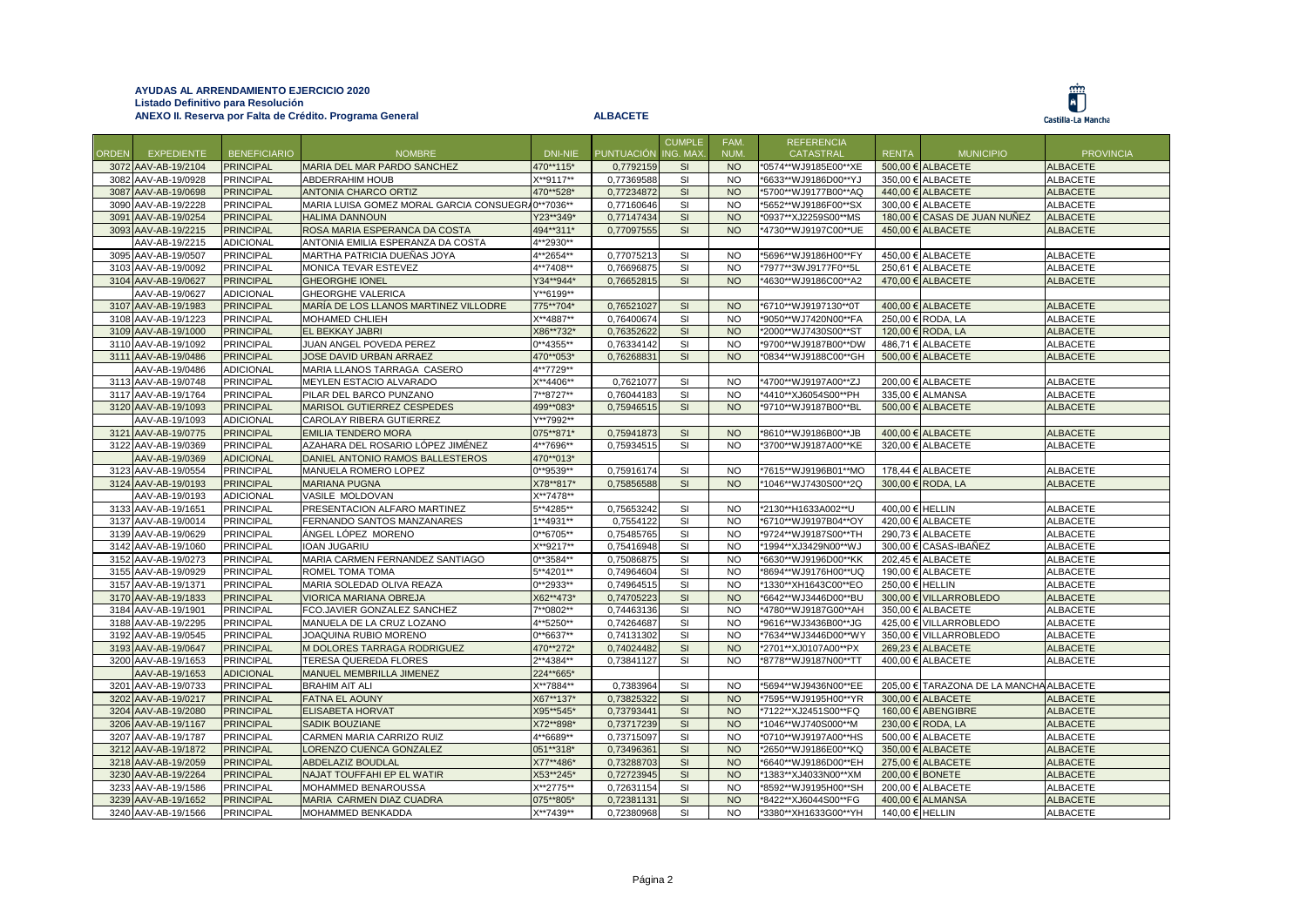|              |                     |                     |                                |                 |                     | <b>CUMPLE</b> | FAM.       | <b>REFERENCIA</b>    |                 |                                          |                  |
|--------------|---------------------|---------------------|--------------------------------|-----------------|---------------------|---------------|------------|----------------------|-----------------|------------------------------------------|------------------|
| <b>ORDEN</b> | <b>EXPEDIENTE</b>   | <b>BENEFICIARIO</b> | <b>NOMBRE</b>                  | DNI-NIE         | PUNTUACIÓN ING. MAX |               | <b>NUM</b> | <b>CATASTRAL</b>     | <b>RENTA</b>    | <b>MUNICIPIO</b>                         | <b>PROVINCIA</b> |
|              | 3257 AAV-AB-19/1667 | <b>PRINCIPAL</b>    | ANA MARIA CANTOS RONCERO       | 4**9727**       | 0,71881458          | <b>SI</b>     | <b>NO</b>  | *6809**WJ9038S00**SW |                 | 390,00 € ALBACETE                        | <b>ALBACETE</b>  |
|              | 3260 AAV-AB-19/1641 | <b>PRINCIPAL</b>    | ANA BELEN BUENDIA RELUCIO      | 470**904*       | 0,71762995          | SI            | <b>NO</b>  | *5630**WJ9186D00**MG |                 | 406.00 € ALBACETE                        | <b>ALBACETE</b>  |
|              | 3264 AAV-AB-19/1865 | <b>PRINCIPAL</b>    | <b>VICTORIA CHILLERON LARA</b> | 744**866*       | 0,71683829          | SI            | <b>NO</b>  | *6642**WJ3446D00**OU |                 | 250,00 € VILLARROBLEDO                   | <b>ALBACETE</b>  |
|              | 3266 AAV-AB-19/0267 | <b>PRINCIPAL</b>    | DRISS BOUASRIA ABYAY           | 5**5238**       | 0,71616066          | SI            | <b>NO</b>  | *5040**WJ7420S00**YU |                 | 250,00 € RODA, LA                        | ALBACETE         |
|              | AAV-AB-19/0267      | <b>ADICIONAL</b>    | <b>FATIMA ABYAY</b>            | Y50**933*       |                     |               |            |                      |                 |                                          |                  |
|              | 3267 AAV-AB-19/0898 | <b>PRINCIPAL</b>    | ANA LAORDEN ROMERO             | 4**7120**       | 0,71590696          | SI            | <b>NO</b>  | *0642**XJ0106C00**WL |                 | 380,00 € ALBACETE                        | <b>ALBACETE</b>  |
|              | 3270 AAV-AB-19/1416 | <b>PRINCIPAL</b>    | <b>BOUCHEIB EL FENNASSI</b>    | Y**1557**       | 0,7152334           | <b>SI</b>     | <b>NO</b>  | *4889**XH2958N00**WG |                 | 200,00 € PETROLA                         | <b>ALBACETE</b>  |
|              | 3274 AAV-AB-19/0415 | <b>PRINCIPAL</b>    | JOHANIA CRUZ MORALES           | 4**2681**       | 0,71414412          | SI            | <b>NO</b>  | *7683**wj9186h00**dr |                 | 450,00 € ALBACETE                        | ALBACETE         |
|              | 3281 AAV-AB-19/0771 | <b>PRINCIPAL</b>    | NOELIA RUIZ ORZAEZ             | 529**437*       | 0,71113             | SI            | <b>NO</b>  | *8648**wj9196d00**ma |                 | 500,00 € ALBACETE                        | <b>ALBACETE</b>  |
|              | 3285 AAV-AB-19/2321 | <b>PRINCIPAL</b>    | EL MAZOUZI KHLIFI              | X32**263*       | 0,71016223          | SI            | <b>NO</b>  | *5408**XJ0434S00**OB |                 | 215,00 € MADRIGUERAS                     | <b>ALBACETE</b>  |
|              | 3286 AAV-AB-19/1047 | <b>PRINCIPAL</b>    | CARMEN PATIÑO TOLEDO           | $0***7727**$    | 0,70997089          | SI            | <b>NO</b>  | *8706**WJ9187S00**UA |                 | 350,00 € ALBACETE                        | <b>ALBACETE</b>  |
|              | 3289 AAV-AB-19/0719 | <b>PRINCIPAL</b>    | <b>SAID LOUKILI</b>            | X**6884**       | 0,70960144          | <b>SI</b>     | <b>NO</b>  | *0648**WJ9186C00**MU |                 | 275,00 € ALBACETE                        | ALBACETE         |
|              | 3291 AAV-AB-19/0247 | <b>PRINCIPAL</b>    | JONNY PERROGON ALGARAÑAZ       | X**2226**       | 0,7088678           | <b>SI</b>     | <b>NO</b>  | *8991**XJ3419N00**HP |                 | 250,00 € CASAS-IBAÑEZ                    | <b>ALBACETE</b>  |
|              | 3293 AAV-AB-19/0926 | <b>PRINCIPAL</b>    | MOUSTAPHA OMIRI                | $X^{**}$ 1816** | 0,70738575          | SI            | <b>NO</b>  | *4278**XH1742N00**PY |                 | 230,00 € TOBARRA                         | <b>ALBACETE</b>  |
| 3296         | AAV-AB-19/0459      | <b>PRINCIPAL</b>    | <b>BENAYADA BRAHIM</b>         | Y**6184**       | 0,70592955          | SI            | <b>NO</b>  | *3148**XJ1401S00**UG |                 | 200,00 € MAHORA                          | <b>ALBACETE</b>  |
|              | 3310 AAV-AB-19/1775 | <b>PRINCIPAL</b>    | CLAUDIA MILENA MARIN SALAZAR   | 481**227*       | 0,70196932          | SI            | <b>NO</b>  | *2716**WJ9187A00**AI |                 | 350.00 € ALBACETE                        | <b>ALBACETE</b>  |
|              | 3313 AAV-AB-19/0802 | <b>PRINCIPAL</b>    | MANUELA MARTINEZ GARCIA        | $0***$ 5518**   | 0,7014691           | SI            | <b>NO</b>  | *0778**WJ9187N00**OO |                 | 464,42 € ALBACETE                        | <b>ALBACETE</b>  |
|              | 3320 AAV-AB-19/1547 | <b>PRINCIPAL</b>    | MAMMAR EL MOKHTARI             | X**8897**       | 0,69967551          | SI            | <b>NO</b>  | *0972**WJ7339N00**KR |                 | 300,00 € RODA, LA                        | <b>ALBACETE</b>  |
|              | 3327 AAV-AB-19/0549 | <b>PRINCIPAL</b>    | AUXILIADORA CARRILERO CAMPOS   | 470**034*       | 0.69787817          | SI            | <b>NO</b>  | '4623**WJ9196S00**8G |                 | 360.00 € ALBACETE                        | <b>ALBACETE</b>  |
|              | AAV-AB-19/0549      | <b>ADICIONAL</b>    | RUBEN NAVARRO TALAYA           | 4**9508**       |                     |               |            |                      |                 |                                          |                  |
|              | 3331 AAV-AB-19/0140 | <b>PRINCIPAL</b>    | GERMÁN OJEDA CASTILLO          | 4**5963**       | 0,69679198          | SI            | <b>NO</b>  | *8610**WJ9186B00**KZ |                 | 350,00 € ALBACETE                        | <b>ALBACETE</b>  |
|              | 3335 AAV-AB-19/1801 | <b>PRINCIPAL</b>    | PETRICA CARANFIL               | X**6138**       | 0,69632898          | SI            | <b>NO</b>  | *2738**WJ3447C00**YL |                 | 300.00 € VILLARROBLEDO                   | ALBACETE         |
|              | 3337 AAV-AB-19/1399 | <b>PRINCIPAL</b>    | MARIA DEL MAR VALERA AYUSTE    | 4**9512**       | 0.69569454          | SI            | <b>NO</b>  | *3783**WJ9187G00**KS |                 | 231,00 € ALBACETE                        | <b>ALBACETE</b>  |
|              | 3341 AAV-AB-19/2048 | <b>PRINCIPAL</b>    | FELISA SALMERÓN GARCÍA         | $0***$ 5086**   | 0,69438094          | SI            | <b>NO</b>  | *5680**WJ9176H00**ZS |                 | 500,00 € ALBACETE                        | <b>ALBACETE</b>  |
|              | 3345 AAV-AB-19/1383 | <b>PRINCIPAL</b>    | MARIA DOLORES GOMEZ ROMERO     | 5**5890**       | 0,693212            | <b>SI</b>     | <b>NO</b>  | *2582**WJ9195G00**FX |                 | 475,00 € ALBACETE                        | <b>ALBACETE</b>  |
|              | 3346 AAV-AB-19/0029 | <b>PRINCIPAL</b>    | JOSE LUIS EGIDO FERNANDEZ      | 075**687*       | 0,69255545          | SI            | <b>NO</b>  | *2738**WJ9197C00**RL |                 | 450,00 € ALBACETE                        | <b>ALBACETE</b>  |
|              | AAV-AB-19/0029      | <b>ADICIONAL</b>    | NATALIA ABRIL CERRA            | 4**6060**       |                     |               |            |                      |                 |                                          |                  |
|              | 3348 AAV-AB-19/1176 | <b>PRINCIPAL</b>    | MILOUD SOLHI                   | Y**2984**       | 0,69182565          | <b>SI</b>     | <b>NO</b>  | *4278**xh1742n00**xr |                 | 220,00 € TOBARRA                         | <b>ALBACETE</b>  |
|              | 3349 AAV-AB-19/0067 | <b>PRINCIPAL</b>    | MARIA DEL CARMEN GARCIA ROMERO | 531**377*       | 0,69166271          | SI            | <b>NO</b>  | *7660**WJ9196F00**DG |                 | 430.00 € ALBACETE                        | <b>ALBACETE</b>  |
|              | 3350 AAV-AB-19/1571 | <b>PRINCIPAL</b>    | <b>GALO MIKHAYLOV</b>          | X**0528**       | 0,69151111          | SI            | <b>NO</b>  | *0750**WJ9187E00**EQ |                 | 300,00 € ALBACETE                        | <b>ALBACETE</b>  |
| 3351         | AAV-AB-19/0030      | <b>PRINCIPAL</b>    | CHERKAOUI MOFADEL ---          | X67**753*       | 0,69122432          | SI            | <b>NO</b>  | '9632**WJ9196D00**ST |                 | 230,00 € ALBACETE                        | <b>ALBACETE</b>  |
| 3355         | AAV-AB-19/0624      | <b>PRINCIPAL</b>    | CARLOS CIFUENTES NAVARRO       | 470**049*       | 0,68938746          | SI            | <b>NO</b>  | *8560**WJ9175F00**XX |                 | 400,00 € ALBACETE                        | <b>ALBACETE</b>  |
|              | 3358 AAV-AB-19/1185 | <b>PRINCIPAL</b>    | EVA MARIA MARTINEZ GASCON      | 4**5502**       | 0,68760013          | SI            | <b>NO</b>  | *9881**XJ1008N00**DF |                 | 200,00 € CHINCHILLA DE MONTE-AR ALBACETE |                  |
|              | 3367 AAV-AB-19/1064 | <b>PRINCIPAL</b>    | MARIA MERCEDES VALERO TOLEDO   | 051**390*       | 0,68395631          | SI            | <b>NO</b>  | *5250**XH1742N00**WE |                 | 200,00 € TOBARRA                         | <b>ALBACETE</b>  |
|              | 3376 AAV-AB-19/0119 | <b>PRINCIPAL</b>    | FRANCISCA DIAZ MARIN           | $0***9951**$    | 0,68227537          | SI            | <b>NO</b>  | *7730**WJ9177D00**DP |                 | 390,00 € ALBACETE                        | ALBACETE         |
|              | AAV-AB-19/0119      | <b>ADICIONAL</b>    | ROSA MARIA DIAZ MARIN          | 051**504*       |                     |               |            |                      |                 |                                          |                  |
|              | 3377 AAV-AB-19/1049 | <b>PRINCIPAL</b>    | LUCIA RAMA LOPEZ               | $0***6981**$    | 0,68224797          | SI            | <b>NO</b>  | *2716**WJ9187A00**EY |                 | 300.00 € ALBACETE                        | <b>ALBACETE</b>  |
|              | 3381 AAV-AB-19/0457 | <b>PRINCIPAL</b>    | YOUSSEF EL BAHRAOUI            | X**0958**       | 0,68109094          | SI            | <b>NO</b>  | *2965**XJ3419N00**AP |                 | 325,00 € CASAS-IBAÑEZ                    | ALBACETE         |
|              | 3386 AAV-AB-19/2242 | <b>PRINCIPAL</b>    | LAURA MONTERO NIEVES           | 7**0600**       | 0,67919789          | <b>SI</b>     | NO.        | *2519**XJ0105S00**BR |                 | 500,00 € ALBACETE                        | ALBACETE         |
|              | AAV-AB-19/2242      | <b>ADICIONAL</b>    | JOAQUÍN GONZÁLEZ ROMERA        | 443**337*       |                     |               |            |                      |                 |                                          |                  |
|              | 3396 AAV-AB-19/1953 | <b>PRINCIPAL</b>    | <b>RAMONA STURZU</b>           | X82**626*       | 0,67681483          | SI            | <b>NO</b>  | *2775**WJ9187E01**IF |                 | 380,00 € ALBACETE                        | <b>ALBACETE</b>  |
|              | 3397 AAV-AB-19/1221 | <b>PRINCIPAL</b>    | EMILIA VAZQUEZ SIMON           | 4**6337**       | 0,676658            | SI            | <b>NO</b>  | *8431**WJ7034S00**J0 |                 | 350,00 € BALAZOTE                        | <b>ALBACETE</b>  |
|              | 3401 AAV-AB-19/0196 | <b>PRINCIPAL</b>    | <b>AOUZIA ELBAHRAOUVI</b>      | X**0964**       | 0.67572094          | SI            | <b>NO</b>  | *2008**XJ3520S00**ZK |                 | 220,00 € CASAS-IBAÑEZ                    | <b>ALBACETE</b>  |
|              | 3418 AAV-AB-19/0630 | <b>PRINCIPAL</b>    | FERNANDO GABRIE INIESTA LOPEZ  | 4**7532**       | 0,66810026          | SI            | <b>NO</b>  | *9730**wj9197d00**dh |                 | 480,00 € ALBACETE                        | <b>ALBACETE</b>  |
|              | 3423 AAV-AB-19/1274 | <b>PRINCIPAL</b>    | <b>BEATRIZ GUILLEN POVEDA</b>  | 470**846*       | 0,66614691          | SI            | <b>NO</b>  | *9700**WJ9187B00**SQ |                 | 450,00 € ALBACETE                        | <b>ALBACETE</b>  |
|              | 3425 AAV-AB-19/0203 | <b>PRINCIPAL</b>    | FODIE SALIM CISSAKO SALIM      | Y07**833*       | 0.66477925          | SI            | <b>NO</b>  | *9680**WJ9176H00**UZ |                 | 300.00 € ALBACETE                        | <b>ALBACETE</b>  |
|              | 3427 AAV-AB-19/1088 | <b>PRINCIPAL</b>    | JUANA MARIA SOTOCA GARCÍA      | 470**417*       | 0,66332236          | SI            | <b>NO</b>  | 7638**WJ918D000**P   |                 | 350,00 € ALBACETE                        | <b>ALBACETE</b>  |
|              | 3429 AAV-AB-19/1097 | <b>PRINCIPAL</b>    | <b>SAID RAHO</b>               | X63**943*       | 0,66318046          | SI            | <b>NO</b>  | 3659**WJ9446N00**HU  |                 | 200,00 € TARAZONA DE LA MANCHA ALBACETE  |                  |
|              | 3432 AAV-AB-19/1970 | <b>PRINCIPAL</b>    | WENDY SUGEY ROSERO REYES       | 4**5157**       | 0,66232861          | SI            | <b>NO</b>  | *2664**WJ9186E01**RL |                 | 475,00 € ALBACETE                        | <b>ALBACETE</b>  |
|              | AAV-AB-19/1970      | <b>ADICIONAL</b>    | JUAN ANGEL TORNERO CLARAMONTE  | 470**231*       |                     |               |            |                      |                 |                                          |                  |
|              | 3434 AAV-AB-19/1763 | <b>PRINCIPAL</b>    | <b>SAADIA FARIK L</b>          | Y48**000*       | 0,66176469          | SI            | <b>NO</b>  | *5330**XH1633D00**MZ | 290,00 € HELLIN |                                          | <b>ALBACETE</b>  |
|              | 3438 AAV-AB-19/2338 | <b>PRINCIPAL</b>    | <b>CHEKKAOUI NATI</b>          |                 |                     | SI            | <b>NO</b>  |                      |                 | 250,00 € TOBARRA                         | <b>ALBACETE</b>  |
|              |                     |                     |                                | Y15**262*       | 0,65924186          |               |            | *2234**XH1742S00**OP |                 |                                          |                  |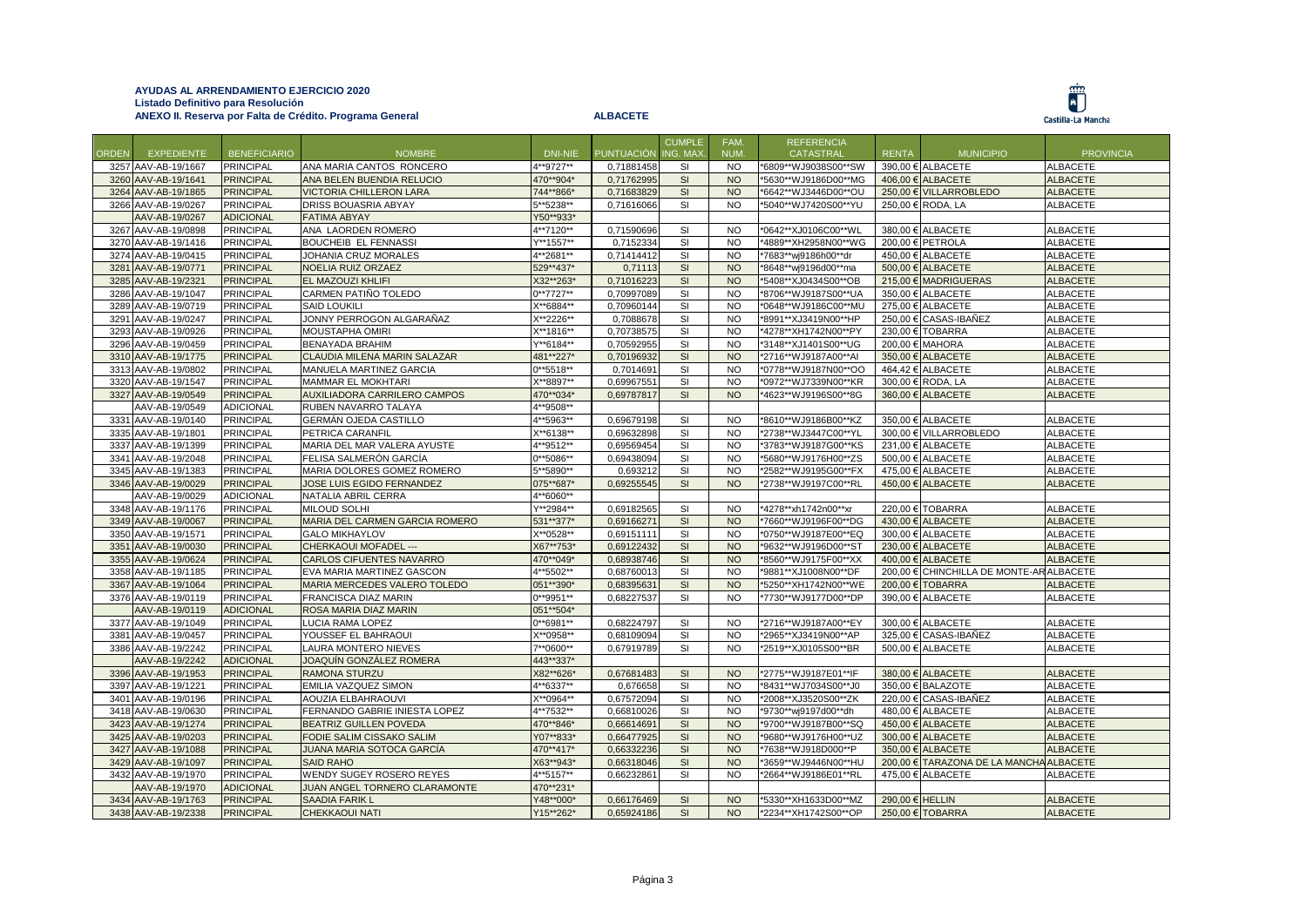|              |                     |                     |                                   |              |                     | <b>CUMPLE</b> | FAM.      | <b>REFERENCIA</b>    |                 |                                          |                  |
|--------------|---------------------|---------------------|-----------------------------------|--------------|---------------------|---------------|-----------|----------------------|-----------------|------------------------------------------|------------------|
| <b>ORDEN</b> | <b>EXPEDIENTE</b>   | <b>BENEFICIARIO</b> | <b>NOMBRE</b>                     | DNI-NIE      | PUNTUACIÓN ING. MAX |               | NUM.      | <b>CATASTRAL</b>     | <b>RENTA</b>    | <b>MUNICIPIO</b>                         | <b>PROVINCIA</b> |
|              | AAV-AB-19/2338      | <b>ADICIONAL</b>    | <b>FATIHA EL KANZAOUI</b>         | X**3114**    |                     |               |           |                      |                 |                                          |                  |
|              | 3451 AAV-AB-19/1055 | <b>PRINCIPAL</b>    | CAROLINA RODRIGUEZ GOMEZ          | $0***7825**$ | 0,65358699          | <b>SI</b>     | <b>NO</b> | *6852**XJ1008N00**PG |                 | 350.00 € CHINCHILLA DE MONTE-AR ALBACETE |                  |
|              | 3453 AAV-AB-19/1546 | <b>PRINCIPAL</b>    | MARIA DEL CARMEN BUENO SERRANO    | $0***4304**$ | 0,65321048          | SI            | <b>NO</b> | *7651**WJ9436N00**LE |                 | 200,00 € TARAZONA DE LA MANCHA ALBACETE  |                  |
|              | 3456 AAV-AB-19/0982 | <b>PRINCIPAL</b>    | ELVIRA HERNANDO SANCHEZ           | 089**214*    | 0,65224567          | SI            | <b>NO</b> | *4682**WJ9176G00**JW |                 | 470.00 € ALBACETE                        | <b>ALBACETE</b>  |
|              | 3459 AAV-AB-19/1519 | <b>PRINCIPAL</b>    | JOSÉ MIGUEL GONZÁLEZ SÁNCHEZ      | 4**9214**    | 0,65173633          | SI            | <b>NO</b> | *9562**WJ9175F00**BS |                 | 450,00 € ALBACETE                        | <b>ALBACETE</b>  |
|              | 3460 AAV-AB-19/1475 | <b>PRINCIPAL</b>    | <b>ABDELHAK HADDOUDI</b>          | X83**772*    | 0,64991001          | SI            | <b>NO</b> | *3380**XJ4033N00**BM |                 | 220,00 € BONETE                          | <b>ALBACETE</b>  |
|              | AAV-AB-19/1475      | <b>ADICIONAL</b>    | <b>KHADIJA OFKIR</b>              | X**5772**    |                     |               |           |                      |                 |                                          |                  |
|              | 3465 AAV-AB-19/0981 | <b>PRINCIPAL</b>    | ABDELKRIM MESROUR                 | X75**756*    | 0,64887486          | SI            | <b>NO</b> | *5298**XH1632H00**HB | 210,00 € HELLIN |                                          | <b>ALBACETE</b>  |
|              | 3467 AAV-AB-19/0658 | <b>PRINCIPAL</b>    | HUGO QUITERIO ARGUELLO VALDIVIESO | 481**432*    | 0,64801193          | SI            | <b>NO</b> | *5630**WJ9186D00**JM |                 | 300,00 € ALBACETE                        | <b>ALBACETE</b>  |
|              | 3472 AAV-AB-19/1501 | <b>PRINCIPAL</b>    | MARIA PILAR CALERO CHINCHILLA     | 075**303*    | 0,64486755          | SI            | <b>NO</b> | *5785**WJ9187H00**MB |                 | 400,00 € ALBACETE                        | <b>ALBACETE</b>  |
|              | 3475 AAV-AB-19/0971 | <b>PRINCIPAL</b>    | <b>MARTA MARIN NEGRILLO</b>       | 5**4505**    | 0,64295587          | <b>SI</b>     | <b>NO</b> | *5301**XH1643B00**BF | 325.00 €        | <b>HELLIN</b>                            | <b>ALBACETE</b>  |
|              | 3477 AAV-AB-19/0985 | <b>PRINCIPAL</b>    | ZAIMA HADDOUCHE BELHIOUANE        | 5**9475**    | 0,64255099          | SI            | <b>NO</b> | *7648**WJ9196D00**LR |                 | 355,00 € ALBACETE                        | <b>ALBACETE</b>  |
|              | 3480 AAV-AB-19/1133 | <b>PRINCIPAL</b>    | LUIS EDUARDO MEJÍA SALAZAR        | 4**2806**    | 0,64103638          | SI            | <b>NO</b> | *9638**WJ9186S00**H0 |                 | 400,00 € ALBACETE                        | <b>ALBACETE</b>  |
|              | 3493 AAV-AB-19/2033 | <b>PRINCIPAL</b>    | SANTIAGO ALFARO ALFARO            | 0**9507**    | 0,63528879          | <b>SI</b>     | <b>NO</b> | *0734**WJ9197C00**RS |                 | 400.00 € ALBACETE                        | ALBACETE         |
|              | 3494 AAV-AB-19/1123 | <b>PRINCIPAL</b>    | YOUSSEF BABNI                     | X71**584*    | 0,63473695          | SI            | <b>NO</b> | *7370**XJ6053N00**RZ | 250,00€         | <b>ALMANSA</b>                           | <b>ALBACETE</b>  |
|              | 3499 AAV-AB-19/0961 | <b>PRINCIPAL</b>    | JAIME AZORIN RIVERA               | 470**708*    | 0,63372791          | SI            | <b>NO</b> | *8672**WJ9186N00**UH | 350,00 €        | <b>ALBACETE</b>                          | <b>ALBACETE</b>  |
|              | 3501 AAV-AB-19/1902 | <b>PRINCIPAL</b>    | <b>LIDIA CIOBOTARU</b>            | X88**229*    | 0,63337762          | SI            | <b>NO</b> | *9665**J3436F000**B  |                 | 275,00 € VILLARROBLEDO                   | <b>ALBACETE</b>  |
|              | AAV-AB-19/1902      | <b>ADICIONAL</b>    | SORIN CIOBOTARU                   | X**7531**    |                     |               |           |                      |                 |                                          |                  |
|              | 3510 AAV-AB-19/1603 | <b>PRINCIPAL</b>    | ANA MARIA LUCAS CANO              | 4**9451**    | 0,62982752          | <b>SI</b>     | <b>NO</b> | *5891**XJ1008N00**WH |                 | 300.00 € CHINCHILLA DE MONTE-AR ALBACETE |                  |
|              | 3512 AAV-AB-19/1581 | <b>PRINCIPAL</b>    | RAFAEL JUAREZ SAEZ                | $0**4420**$  | 0,62914098          | SI            | <b>NO</b> | *1642**XJ06C0032**   |                 | 291,13 € ALBACETE                        | <b>ALBACETE</b>  |
|              | AAV-AB-19/1581      | <b>ADICIONAL</b>    | CONCEPCION BALLESTEROS ANDUJAR    | 075**946*    |                     |               |           |                      |                 |                                          |                  |
|              | 3527 AAV-AB-19/1579 | <b>PRINCIPAL</b>    | <b>EMIL STURZOIU</b>              | X**6883**    | 0,62353874          | SI            | <b>NO</b> | *9001**XJ3510S00**ZH |                 | 240,00 € CASAS-IBAÑEZ                    | <b>ALBACETE</b>  |
|              | 3529 AAV-AB-19/0728 | <b>PRINCIPAL</b>    | <b>NAZIH LAILA</b>                | X**2603**    | 0,62304431          | SI            | <b>NO</b> | *4421**XH1634C00**DF | 200,00 € HELLIN |                                          | ALBACETE         |
|              | 3530 AAV-AB-19/1785 | <b>PRINCIPAL</b>    | MARITZA PEDRAZA MONTAÑO           | 499**470*    | 0.62269214          | SI            | <b>NO</b> | *0724**WJ9197A00**QI |                 | 380.00 € ALBACETE                        | <b>ALBACETE</b>  |
|              | AAV-AB-19/1785      | <b>ADICIONAL</b>    | JUAN PICAZO MORALES               | 4**6862**    |                     |               |           |                      |                 |                                          |                  |
|              | 3531 AAV-AB-19/0784 | <b>PRINCIPAL</b>    | <b>AHMED ESSABBAR</b>             | X43**559*    | 0,62165999          | SI            | <b>NO</b> | *7256**XH1732N00**DZ |                 | 175,00 € TOBARRA                         | <b>ALBACETE</b>  |
|              | 3546 AAV-AB-19/2395 | <b>PRINCIPAL</b>    | AZIZ BOUDLAL                      | X**0272**    | 0,61808774          | <b>SI</b>     | <b>NO</b> | *3000**WJ8370S00**LM |                 | 200,00 € GINETA, LA                      | <b>ALBACETE</b>  |
|              | 3547 AAV-AB-19/0275 | <b>PRINCIPAL</b>    | MUSTAPHA QADDAR MBARKI            | 499**929*    | 0,61784773          | SI            | <b>NO</b> | *2981**WJ7339N00**IT | 250,00 €        | RODA, LA                                 | <b>ALBACETE</b>  |
|              | 3551 AAV-AB-19/1650 | <b>PRINCIPAL</b>    | MARIA LLANOS GARCIA SANCHEZ       | 075**737*    | 0,61700145          | SI            | <b>NO</b> | *1642**XJ0106C00**ET |                 | 286,60 € ALBACETE                        | <b>ALBACETE</b>  |
|              | 3552 AAV-AB-19/1429 | <b>PRINCIPAL</b>    | <b>JUAN CABEZA VERA</b>           | 4**1776**    | 0,6167045           | SI            | <b>NO</b> | *3784**WJ9187G00**US |                 | 300,00 € ALBACETE                        | ALBACETE         |
|              | AAV-AB-19/1429      | <b>ADICIONAL</b>    | MARIA ELVIA VALENCIA VALENCIA     | 492**665*    |                     |               |           |                      |                 |                                          |                  |
|              | 3553 AAV-AB-19/1818 | <b>PRINCIPAL</b>    | CHERKAOUI EL FALHI                | X**8140**    | 0,61667809          | <b>SI</b>     | <b>NO</b> | *0270**XH1742N00**GW | 200,00€         | <b>TOBARRA</b>                           | <b>ALBACETE</b>  |
|              | 3560 AAV-AB-19/1817 | <b>PRINCIPAL</b>    | <b>HASSAN FALHI</b>               | X80**459*    | 0,61314193          | SI            | <b>NO</b> | *0027**3XH1742N0**1Y |                 | 200,00 € TOBARRA                         | <b>ALBACETE</b>  |
|              | 3562 AAV-AB-19/1638 | <b>PRINCIPAL</b>    | ALICIA TERCERO COTILLAS           | 470**095*    | 0,61148773          | SI            | <b>NO</b> | *3652**WJ9176E00**DG |                 | 450,00 € ALBACETE                        | <b>ALBACETE</b>  |
|              | 3564 AAV-AB-19/0536 | <b>PRINCIPAL</b>    | AURORA GONZÁLEZ LORENZO           | 443**821*    | 0,61112457          | SI            | <b>NO</b> | *6795**WJ9187H00**TL |                 | 350,00 € ALBACETE                        | <b>ALBACETE</b>  |
|              | 3572 AAV-AB-19/1627 | <b>PRINCIPAL</b>    | ABDELAMAJID ES SAMLALY            | X63**109*    | 0,60829807          | SI            | <b>NO</b> | *7050**WJ7420N00**IF |                 | 200,00 € RODA, LA                        | <b>ALBACETE</b>  |
|              | 3573 AAV-AB-19/1665 | <b>PRINCIPAL</b>    | CARMEN PATRICIA JIMENEZ FUÑO      | 4**0430**    | 0,60750956          | <b>SI</b>     | <b>NO</b> | *6620**WJ9186S00**QX | 350.00 €        | <b>ALBACETE</b>                          | <b>ALBACETE</b>  |
|              | 3576 AAV-AB-19/1715 | <b>PRINCIPAL</b>    | ANA MARIA MORENO CUARTERO         | 051**192*    | 0,60687945          | SI            | <b>NO</b> | *5617**WJ9436S00**KD |                 | 250,00 € TARAZONA DE LA MANCHA ALBACETE  |                  |
|              | 3579 AAV-AB-19/0139 | <b>PRINCIPAL</b>    | MARÍA MORCILO LORENZO             | 470**582*    | 0,60518858          | SI            | <b>NO</b> | *7525**xj0105n01**id |                 | 402,50 € ALBACETE                        | <b>ALBACETE</b>  |
|              | 3584 AAV-AB-19/0857 | <b>PRINCIPAL</b>    | <b>JOAQUIN RUIZ TEBAR</b>         | $0***4791**$ | 0,60360472          | <b>SI</b>     | <b>NO</b> | *1748**WJ9197C00**HD |                 | 370,00 € ALBACETE                        | <b>ALBACETE</b>  |
|              | 3585 AAV-AB-19/1011 | <b>PRINCIPAL</b>    | JUAN SANCHEZ LOPEZ                | 744**573*    | 0,60360472          | SI            | <b>NO</b> | *2981**WJ7339N00**XT |                 | 145,00 € RODA, LA                        | <b>ALBACETE</b>  |
|              | 3587 AAV-AB-19/1545 | <b>PRINCIPAL</b>    | <b>JOSE ROMERO ORTIZ</b>          | 051**747*    | 0,60360472          | SI            | <b>NO</b> | *3740**WJ9197C00**FO |                 | 440,00 € ALBACETE                        | <b>ALBACETE</b>  |
|              | 3588 AAV-AB-19/1670 | <b>PRINCIPAL</b>    | FRANCISCA BARRANCO HERNANDEZ      | $2**1190**$  | 0,60360472          | SI            | <b>NO</b> | *6413**XJ6054S00**DW |                 | 270,00 € ALMANSA                         | <b>ALBACETE</b>  |
|              | 3592 AAV-AB-19/1385 | <b>PRINCIPAL</b>    | ABDERRAHIM GHANDI GHANDI          | 7**2516**    | 0,60351881          | SI            | <b>NO</b> | *0300**XH1643A00**TJ | 250,00 € HELLIN |                                          | <b>ALBACETE</b>  |
|              | 3593 AAV-AB-19/0693 | <b>PRINCIPAL</b>    | PABLO LAPAZ DE JUAN               | 470**128*    | 0,60325328          | SI            | <b>NO</b> | *2773**WJ9197E00**IK |                 | 475.00 € ALBACETE                        | <b>ALBACETE</b>  |
|              | 3596 AAV-AB-19/0589 | <b>PRINCIPAL</b>    | <b>GHEORGHE LENGHEN</b>           | X**7024**    | 0,60146606          | SI            | <b>NO</b> | *8000**WJ7420S00**RL |                 | 300,00 € RODA, LA                        | <b>ALBACETE</b>  |
|              | AAV-AB-19/0589      | <b>ADICIONAL</b>    | ALINA AUGUSTINA LENCHEN           | Y14**933*    |                     |               |           |                      |                 |                                          |                  |
|              | 3605 AAV-AB-19/2383 | <b>PRINCIPAL</b>    | PIEDAD FERNANDEZ FERNANDEZ        | 0**5309**    | 0,60019496          | SI            | <b>NO</b> | *0593**WJ9185600**EB |                 | 360,00 € ALBACETE                        | <b>ALBACETE</b>  |
|              | 3607 AAV-AB-19/1374 | <b>PRINCIPAL</b>    | ANA BELÉN MORAL REQUENA           | 4**6884**    | 0,59971222          | SI            | <b>NO</b> | *3783**WJ9187G00**KZ |                 | 200,00 € ALBACETE                        | ALBACETE         |
|              | 3610 AAV-AB-19/0161 | <b>PRINCIPAL</b>    | <b>MOHAMED BOUASRIA</b>           | X77**902*    | 0,59911921          | SI            | <b>NO</b> | *3980**WJ7339N00**XP | 280.00€         | RODA, LA                                 | <b>ALBACETE</b>  |
|              | 3615 AAV-AB-19/1968 | <b>PRINCIPAL</b>    | MARÍA ELENA BRAVO HERRERA         | 5**5180**    | 0,59616143          | SI            | <b>NO</b> | *8772**WJ9187N00**OO |                 | 350,00 € ALBACETE                        | ALBACETE         |
|              | 3620 AAV-AB-19/0725 | <b>PRINCIPAL</b>    | <b>HAMID MORAD</b>                | X70**446*    | 0,59254557          | SI            | <b>NO</b> | *6622**WJ9196S00**SQ |                 | 200,00 € ALBACETE                        | <b>ALBACETE</b>  |
|              |                     |                     |                                   |              |                     |               |           |                      |                 |                                          |                  |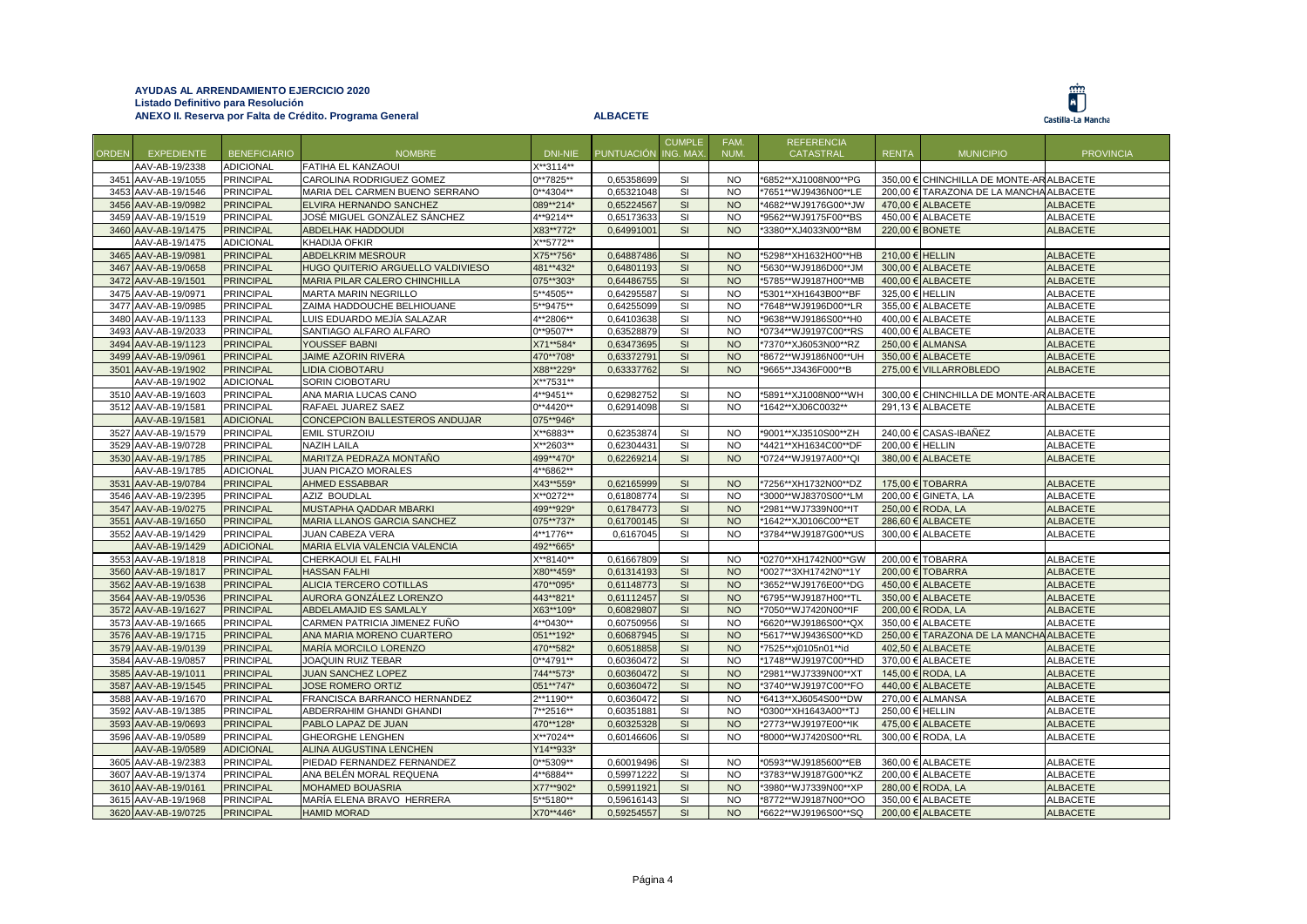

|              |                     |                     |                                  |              |                   | <b>CUMPLE</b> | FAM.      | <b>REFERENCIA</b>    |                 |                                         |                  |
|--------------|---------------------|---------------------|----------------------------------|--------------|-------------------|---------------|-----------|----------------------|-----------------|-----------------------------------------|------------------|
| <b>ORDEN</b> | <b>EXPEDIENTE</b>   | <b>BENEFICIARIO</b> | <b>NOMBRE</b>                    | DNI-NIE      | <b>PUNTUACIÓN</b> | ING. MAX      | NUM.      | CATASTRAL            | <b>RENTA</b>    | <b>MUNICIPIO</b>                        | <b>PROVINCIA</b> |
|              | 3622 AAV-AB-19/0471 | <b>PRINCIPAL</b>    | MATILDE MARTINEZ HERNANDEZ       | 048**102*    | 0,59221048        | SI            | NO        | *6744**WJ9187D00**KA |                 | 425,00 € ALBACETE                       | <b>ALBACETE</b>  |
|              | 3625 AAV-AB-19/1713 | <b>PRINCIPAL</b>    | <b>AZIZ BAKKALE</b>              | X53**542*    | 0,59041118        | SI            | <b>NO</b> | *4775**WJ9187E00**RJ |                 | 300,00 € ALBACETE                       | <b>ALBACETE</b>  |
|              | 3627 AAV-AB-19/0441 | <b>PRINCIPAL</b>    | <b>MARIAN CALDARARU</b>          | X74**521*    | 0,58983204        | <b>SI</b>     | <b>NO</b> | *7656**WJ9186F00**LA |                 | 315,00 € ALBACETE                       | <b>ALBACETE</b>  |
|              | 3630 AAV-AB-19/1005 | PRINCIPAL           | MA DOLORES GARCIA SANCHEZ        | $0***5109**$ | 0,58665365        | SI            | <b>NO</b> | *3664**WJ9186E00**II |                 | 425,00 € ALBACETE                       | <b>ALBACETE</b>  |
|              | 3633 AAV-AB-19/0422 | PRINCIPAL           | <b>MATIAS APARICIO RAMOS</b>     | $0***5311**$ | 0,58609286        | <b>SI</b>     | <b>NO</b> | *4670**WJ9196E00**QB |                 | 330,00 € ALBACETE                       | <b>ALBACETE</b>  |
|              | 3639 AAV-AB-19/1128 | PRINCIPAL           | CLEYDER CARRASCO DE GUTIERREZ    | 5**9494**    | 0,58382848        | SI            | <b>NO</b> | *6710**WJ9197B04**SO |                 | 415,00 € ALBACETE                       | <b>ALBACETE</b>  |
|              | 3646 AAV-AB-19/0930 | <b>PRINCIPAL</b>    | EL HOUCEIN DARAOUI EL MHAJER     | 550**086*    | 0.58197572        | SI            | <b>NO</b> | *0648**WJ9186C00**EG |                 | 300.00 € ALBACETE                       | <b>ALBACETE</b>  |
|              | 3651 AAV-AB-19/1102 | PRINCIPAL           | MARIA MERCEDES GALIANO MARTINEZ  | 4**6075**    | 0,5794052         | SI            | <b>NO</b> | *3981**WJ339N000**T  |                 | 300,00 € RODA, LA                       | <b>ALBACETE</b>  |
|              | 3657 AAV-AB-19/1436 | <b>PRINCIPAL</b>    | <b>MHAMED EL AFFAOUI</b>         | X**6603**    | 0.57668899        | SI            | <b>NO</b> | *5665**XH7856N00**SD |                 | 220.00 € CAUDETE                        | <b>ALBACETE</b>  |
|              | 3658 AAV-AB-19/0178 | <b>PRINCIPAL</b>    | DELFINA TARRAGA GONZALEZ         | 443**076*    | 0,57637869        | SI            | <b>NO</b> | *1764**WJ9187E00**SX |                 | 360,00 € ALBACETE                       | <b>ALBACETE</b>  |
|              | 3666 AAV-AB-19/0505 | <b>PRINCIPAL</b>    | <b>ABDELFATTAH TAYBA</b>         | X57**047*    | 0,57355381        | SI            | <b>NO</b> | *1710**WJ9187A00**HG |                 | 350.00 € ALBACETE                       | <b>ALBACETE</b>  |
|              | 3674 AAV-AB-19/0392 | PRINCIPAL           | SILVIA GONZALEZ CRUZ             | 4**5034**    | 0,57156641        | <b>SI</b>     | <b>NO</b> | *6710**WJ9177B00**SD |                 | 425,00 € ALBACETE                       | <b>ALBACETE</b>  |
|              | AAV-AB-19/0392      | <b>ADICIONAL</b>    | DAIMARY FLORES ALFONSO           | X93**768*    |                   |               |           |                      |                 |                                         |                  |
|              | 3675 AAV-AB-19/2096 | PRINCIPAL           | ANA MARIA GARCIA LORENZO         | 5**4468**    | 0,57147184        | SI            | <b>NO</b> | *3750**WJ9197E00**TM |                 | 390,00 € ALBACETE                       | <b>ALBACETE</b>  |
|              | 3683 AAV-AB-19/2279 | <b>PRINCIPAL</b>    | MHAMMED BADDOUCHE                | X**7940**    | 0.56959915        | <b>SI</b>     | <b>NO</b> | *2409**XJ4034S00**QW | 250.00 € BONETE |                                         | <b>ALBACETE</b>  |
|              | 3690 AAV-AB-19/1417 | <b>PRINCIPAL</b>    | JULIO ORGANERO LOPEZ             | 4**7933**    | 0,56556525        | SI            | <b>NO</b> | *5680**WJ9176H00**RK |                 | 400,00 € ALBACETE                       | <b>ALBACETE</b>  |
|              | 3691 AAV-AB-19/0837 | <b>PRINCIPAL</b>    | <b>ABDELKHALAK KAA</b>           | X58**424*    | 0,56525088        | SI            | <b>NO</b> | *7030**WJ420S001**W  |                 | 300,00 € RODA, LA                       | <b>ALBACETE</b>  |
|              | 3692 AAV-AB-19/0165 | <b>PRINCIPAL</b>    | AMALIA LOPEZ LOPEZ               | 5**6505**    | 0,56507003        | SI            | <b>NO</b> | *8560**WJ9195F00**AA |                 | 480,00 € ALBACETE                       | ALBACETE         |
|              |                     |                     |                                  |              |                   |               |           |                      |                 |                                         |                  |
|              | 3694 AAV-AB-19/1722 | <b>PRINCIPAL</b>    | AURELIA CANO MOYA                | $0***6277**$ | 0,56482664        | SI            | <b>NO</b> | *3540**WJ9195C00**YL |                 | 420,00 € ALBACETE                       | <b>ALBACETE</b>  |
|              | 3698 AAV-AB-19/1972 | <b>PRINCIPAL</b>    | MARIA DE LA FUENTE VILLORA PEREZ | 4**7238**    | 0,56261152        | SI            | <b>NO</b> | *0576**WJ9185E00**IE |                 | 350,00 € ALBACETE                       | <b>ALBACETE</b>  |
|              | 3701 AAV-AB-19/1527 | PRINCIPAL           | CONCEPCION GARCIA SANCHEZ        | $0**0718**$  | 0,56094548        | SI            | <b>NO</b> | *5634**WJ9196D00**HB |                 | 304,15 € ALBACETE                       | <b>ALBACETE</b>  |
|              | 3702 AAV-AB-19/0690 | <b>PRINCIPAL</b>    | MARIA FERMINA POZO DELGADO       | 443**108*    | 0,56015965        | SI            | <b>NO</b> | *8970**WJ8269N00**FZ |                 | 200,00 € GINETA, LA                     | <b>ALBACETE</b>  |
|              | 3704 AAV-AB-19/0338 | <b>PRINCIPAL</b>    | MARIA CONSTANZA URREA OSPINA     | 494**018*    | 0,55922821        | SI            | <b>NO</b> | *3597**WJ9185G00**OD |                 | 375,00 € ALBACETE                       | <b>ALBACETE</b>  |
|              | 3710 AAV-AB-19/0129 | <b>PRINCIPAL</b>    | BEATRIZ CRISTÍN RUIVO TEOFILO    | 492**992*    | 0,55747962        | SI            | <b>NO</b> | *7350**XJ6053N00**SG |                 | 365,00 € ALMANSA                        | <b>ALBACETE</b>  |
|              | 3713 AAV-AB-19/1765 | PRINCIPAL           | <b>ZOUHIR LAHRIGA</b>            | X**0548**    | 0,55684517        | <b>SI</b>     | <b>NO</b> | *2760**WJ9187E00**AB |                 | 240,00 € ALBACETE                       | <b>ALBACETE</b>  |
|              | 3716 AAV-AB-19/1404 | PRINCIPAL           | JUAN RONCERO GARRIDO             | $0***7040**$ | 0,55592368        | SI            | <b>NO</b> | *7690**WJ9196H00**AO |                 | 300,00 € ALBACETE                       | <b>ALBACETE</b>  |
|              | 3717 AAV-AB-19/1683 | <b>PRINCIPAL</b>    | JUAN ANTONIO JEREZ HERRERA       | 087**012*    | 0,55592368        | SI            | <b>NO</b> | *6569**WJ9195H00**DH |                 | 227,60 € ALBACETE                       | <b>ALBACETE</b>  |
|              | 3718 AAV-AB-19/1198 | <b>PRINCIPAL</b>    | MARIA VANESA RODRIGUEZ SANCHEZ   | 4**5287**    | 0,55578431        | <b>SI</b>     | <b>NO</b> | *7676**WJ9196F00**UZ |                 | 450,00 € ALBACETE                       | <b>ALBACETE</b>  |
|              | 3719 AAV-AB-19/1997 | <b>PRINCIPAL</b>    | JOSEFA FERNANDEZ MUÑOZ           | 051**142*    | 0,55573395        | SI            | <b>NO</b> | *4690**WJ9196G00**YE |                 | 400,00 € ALBACETE                       | <b>ALBACETE</b>  |
|              | 3726 AAV-AB-19/1782 | <b>PRINCIPAL</b>    | <b>MOHAMED NAOUMI</b>            | Y**0816**    | 0,55204581        | <b>SI</b>     | <b>NO</b> | *9030**WJ7420S00**OM |                 | 250,00 € RODA, LA                       | <b>ALBACETE</b>  |
|              | 3730 AAV-AB-19/0017 | PRINCIPAL           | DOLORES MARTINEZ VILLORA         | 0**6865**    | 0,55094912        | SI            | <b>NO</b> | *5690**WJ9196H00**OO |                 | 500,00 € ALBACETE                       | <b>ALBACETE</b>  |
|              | 3739 AAV-AB-19/1899 | <b>PRINCIPAL</b>    | <b>NAJIM BOUHOUTA</b>            | X**1322**    | 0,54428116        | SI            | <b>NO</b> | *7293**XH1732N00**RZ |                 | 250,00 € TOBARRA                        | <b>ALBACETE</b>  |
|              | 3742 AAV-AB-19/0617 | <b>PRINCIPAL</b>    | JOSÉ MARÍA PÉREZ SANTAMARÍA      | 306**414*    | 0,54400971        | SI            | <b>NO</b> | *6582**WJ9195H02**TP |                 | 350,00 € ALBACETE                       | <b>ALBACETE</b>  |
|              | 3749 AAV-AB-19/2163 | <b>PRINCIPAL</b>    | <b>RUBEN MEDRANO POBLETE</b>     | 4**7742**    | 0,53952076        | SI            | <b>NO</b> | *9768**WJ9187F00**M  |                 | 400,00 € ALBACETE                       | ALBACETE         |
|              | 3750 AAV-AB-19/1130 | <b>PRINCIPAL</b>    | <b>RHIMOU REYAN</b>              | X80**748*    | 0,53919849        | SI            | <b>NO</b> | *5648**WJ9186D00**XL |                 | 200,00 € ALBACETE                       | <b>ALBACETE</b>  |
|              | 3751 AAV-AB-19/1694 | <b>PRINCIPAL</b>    | <b>HASSAN AKHAZZAN</b>           | X**7659**    | 0.53872298        | <b>SI</b>     | <b>NO</b> | *6400**7XJ4034S0**1T | 250,00 € BONETE |                                         | <b>ALBACETE</b>  |
|              | 3754 AAV-AB-19/0055 | <b>PRINCIPAL</b>    | <b>ABDELKRIM ZRHAIDA</b>         | X**6542**    | 0,5360335         | SI            | <b>NO</b> | *8750**WJ9177F00**KB |                 | 300,00 € ALBACETE                       | <b>ALBACETE</b>  |
|              | 3763 AAV-AB-19/1725 | <b>PRINCIPAL</b>    | MANUEL RODRIGUEZ LOPEZ           | 744**843*    | 0.5338682         | SI            | <b>NO</b> | *5298**XH1632H00**UA | 250.00 € HELLIN |                                         | <b>ALBACETE</b>  |
|              | 3774 AAV-AB-19/0825 | <b>PRINCIPAL</b>    | JOSE ANGEL MOLINA LOPEZ          | 051**028*    | 0,5295701         | SI            | <b>NO</b> | *6760**WJ9187F00**RR |                 | 490,00 € ALBACETE                       | <b>ALBACETE</b>  |
|              | AAV-AB-19/0825      | <b>ADICIONAL</b>    | ANA RODRIGUEZ MEJIAS             | 0**9155**    |                   |               |           |                      |                 |                                         |                  |
|              | 3780 AAV-AB-19/0551 | PRINCIPAL           | <b>RACHID GHALMI</b>             | X**6396**    | 0,52689799        | SI            | <b>NO</b> | *9711**WJ9437S00**ET |                 | 180,00 € TARAZONA DE LA MANCHA ALBACETE |                  |
|              | 3781 AAV-AB-19/0735 | <b>PRINCIPAL</b>    | <b>HASSAN DAUDI</b>              | X38**938*    | 0,52629892        | SI            | <b>NO</b> | *4775**WJ9187E00**UB |                 | 330.00 € ALBACETE                       | <b>ALBACETE</b>  |
|              | 3782 AAV-AB-19/1386 | <b>PRINCIPAL</b>    | ROSALIA VILLENA MARTINEZ         | $0***5445**$ | 0,52620289        | <b>SI</b>     | <b>NO</b> | *1606**WJ9186A00**QS |                 | 420,00 € ALBACETE                       | <b>ALBACETE</b>  |
|              | 3784 AAV-AB-19/0641 | <b>PRINCIPAL</b>    | <b>ABDELLAH JAALI</b>            | X**1312**    | 0,52544591        | <b>SI</b>     | <b>NO</b> | *9053**WJ7420N00**AS |                 | 250,00 € RODA, LA                       | ALBACETE         |
|              | AAV-AB-19/0641      | <b>ADICIONAL</b>    | <b>ILHAM SAYAH</b>               | Y58**486*    |                   |               |           |                      |                 |                                         |                  |
|              | 3789 AAV-AB-19/0199 | <b>PRINCIPAL</b>    | <b>NADIA CHAKKAF</b>             | Y**8789**    | 0.52260508        | <b>SI</b>     | <b>NO</b> | *7656**WJ9186F00**FU |                 | 300.00 € ALBACETE                       | <b>ALBACETE</b>  |
|              | 3793 AAV-AB-19/0302 | <b>PRINCIPAL</b>    | MARÍA RUBIELA GRUESO ROMERO      | 4**0153**    | 0,52125071        | SI            | <b>NO</b> | *8664**WJ9196F00**TM |                 | 450,00 € ALBACETE                       | <b>ALBACETE</b>  |
|              | 3798 AAV-AB-19/0969 | PRINCIPAL           | <b>EL HASSAN FAIDA</b>           | X**5675**    | 0,51956855        | SI            | <b>NO</b> | *9073**WJ7420N00**FA |                 | 250,00 € RODA, LA                       | ALBACETE         |
|              | 3801 AAV-AB-19/2409 | <b>PRINCIPAL</b>    | <b>LIUDMILA POPA</b>             | X42**949*    | 0,51911168        | SI            | <b>NO</b> | *9698**WJ3446H00**RB |                 | 162,50 € VILLARROBLEDO                  | <b>ALBACETE</b>  |
|              | 3802 AAV-AB-19/0137 | PRINCIPAL           | LAURA TARAZONA GARCIA            | 4**6197**    | 0,51716263        | SI            | <b>NO</b> | *9681**WJ9196H00**LO |                 | 470,00 € ALBACETE                       | <b>ALBACETE</b>  |
|              | AAV-AB-19/0137      | <b>ADICIONAL</b>    | JUAN ÁNGEL SANCHEZ JUMILLA       | 470**275*    |                   |               |           |                      |                 |                                         |                  |
|              | 3803 AAV-AB-19/1497 | <b>PRINCIPAL</b>    | JOSEFA SANCHEZ DONATE            | $0**6081**$  | 0,51709601        | <b>SI</b>     | <b>NO</b> |                      |                 |                                         | <b>ALBACETE</b>  |
|              |                     |                     |                                  |              |                   |               |           | *8698**WJ9186H00**RR |                 | 350,00 € ALBACETE                       |                  |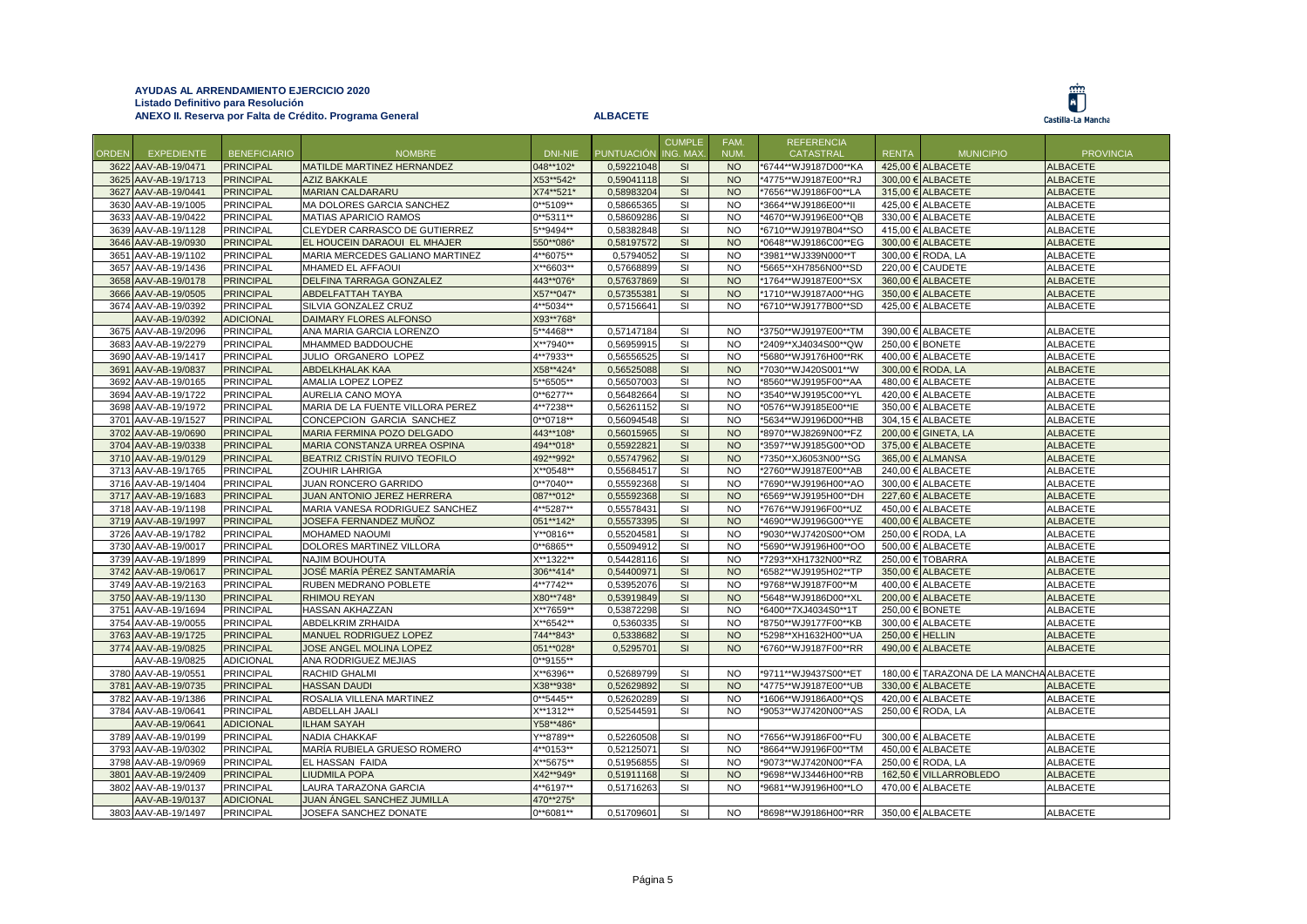

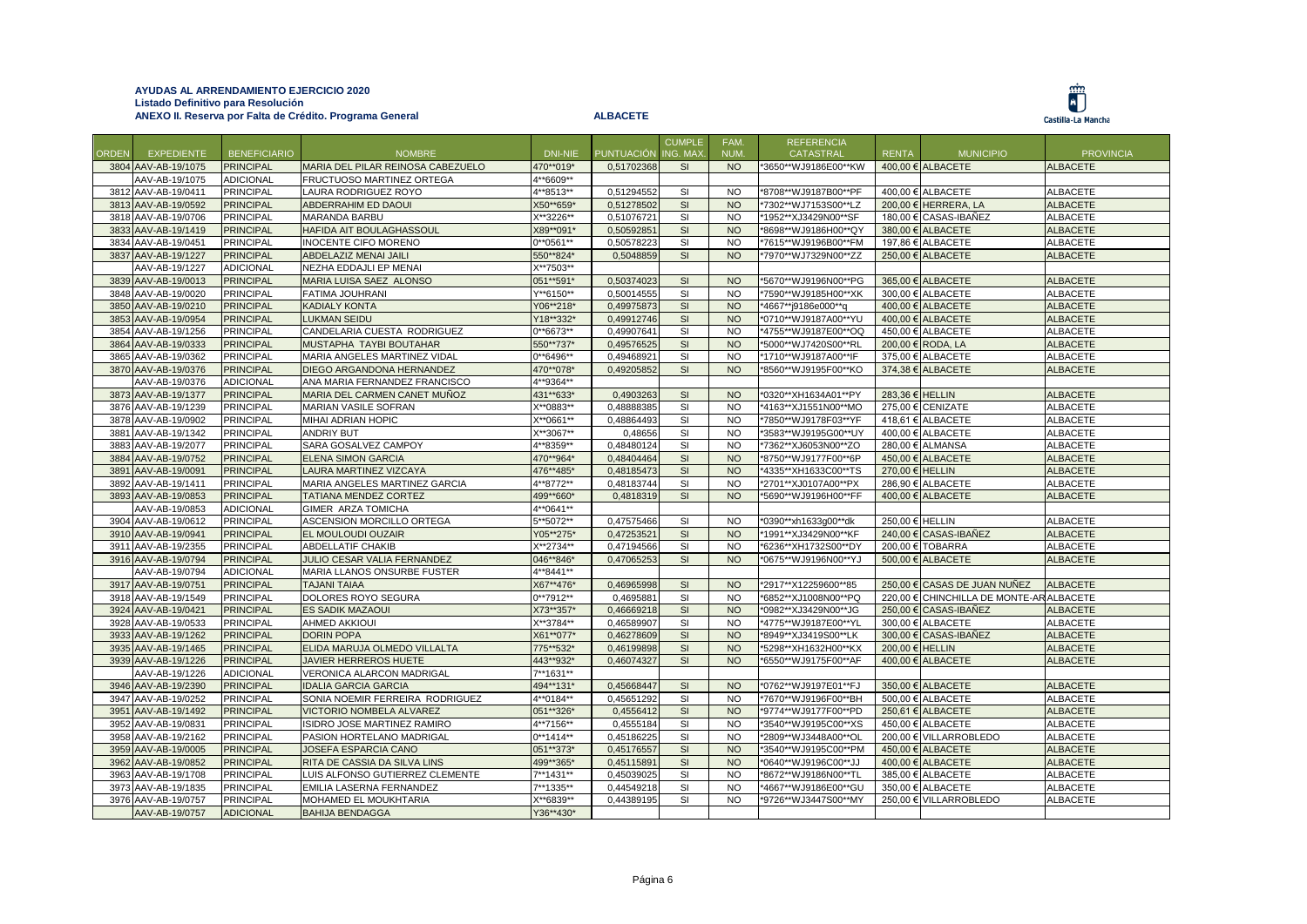|       |                                       |                                      |                                                 |                          |            | <b>CUMPLE</b> | FAM.                   | <b>REFERENCIA</b>    |                 |                                        |                                    |
|-------|---------------------------------------|--------------------------------------|-------------------------------------------------|--------------------------|------------|---------------|------------------------|----------------------|-----------------|----------------------------------------|------------------------------------|
| ORDEN | <b>EXPEDIENTE</b>                     | <b>BENEFICIARIO</b>                  | <b>NOMBRE</b>                                   | DNI-NIE                  | PUNTUACIÓN | ING. MAX      | NUM.                   | <b>CATASTRAL</b>     | <b>RENTA</b>    | <b>MUNICIPIO</b>                       | <b>PROVINCIA</b>                   |
|       | 3977 AAV-AB-19/1740                   | <b>PRINCIPAL</b>                     | FRANCISCA MARTÍNEZ BLEDA                        | 7**8734**                | 0,44362949 | SI            | <b>NO</b>              | *8364**XJ6053N00**GS |                 | 225,00 € ALMANSA                       | <b>ALBACETE</b>                    |
|       | 3980 AAV-AB-19/1154                   | <b>PRINCIPAL</b>                     | YESID ANDRES TORRES CAMPO                       | 492**697*                | 0,44322598 | SI            | <b>NO</b>              | *1778**WJ9197E00**MB |                 | 500,00 € ALBACETE                      | <b>ALBACETE</b>                    |
|       | AAV-AB-19/1154                        | <b>ADICIONAL</b>                     | SELMY LUZ OMEN CALVACHE                         | 4**2681**                |            |               |                        |                      |                 |                                        |                                    |
|       | 3981 AAV-AB-19/0809                   | <b>PRINCIPAL</b>                     | ROSA MARIA CRUZ PARRAS                          | 470**680*                | 0,44272893 | SI            | <b>NO</b>              | *9676**WJ9196F03**GR |                 | 450,00 € ALBACETE                      | <b>ALBACETE</b>                    |
|       | 3983 AAV-AB-19/1315                   | <b>PRINCIPAL</b>                     | MOHAMMED EL YAZIDI                              | X**2133**                | 0,44197939 | SI            | <b>NO</b>              | *2981**WJ7339N00**IY |                 | 250,00 € RODA, LA                      | <b>ALBACETE</b>                    |
|       | 3984 AAV-AB-19/1828                   | <b>PRINCIPAL</b>                     | ANDRES JOSE REQUENA VERA                        | 051**200*                | 0,44182265 | SI            | <b>NO</b>              | *9724**WJ9187S00**SM |                 | 400,00 € ALBACETE                      | <b>ALBACETE</b>                    |
|       | AAV-AB-19/1828                        | <b>ADICIONAL</b>                     | MARIA JOSEFA GUTIERREZ CUERDA                   | $0**4640**$              |            |               |                        |                      |                 |                                        |                                    |
|       | 3986 AAV-AB-19/0184                   | <b>PRINCIPAL</b>                     | YOLANDA NINA CEREZO                             | 5**9442**                | 0,44128096 | SI            | <b>NO</b>              | *8706**WJ9187B00**JJ |                 | 440,00 € ALBACETE                      | <b>ALBACETE</b>                    |
|       | 3999 AAV-AB-19/1741                   | <b>PRINCIPAL</b>                     | CARMEN MARTÍNEZ BARONA                          | 5**4483**                | 0,43514971 | SI            | <b>NO</b>              | *9320**XH1633B00**ZX | 290.00 € HELLIN |                                        | <b>ALBACETE</b>                    |
|       | 4000 AAV-AB-19/0057                   | <b>PRINCIPAL</b>                     | <b>MOHAMED CHOUKRI</b>                          | X71**866*                | 0,43503594 | SI            | <b>NO</b>              | *4775**WJ9187E00**WG |                 | 330,00 € ALBACETE                      | <b>ALBACETE</b>                    |
|       | 4004 AAV-AB-19/1079                   | <b>PRINCIPAL</b>                     | LUIS LEONARDO VILLA RAMIREZ                     | 494**680*                | 0,43468795 | SI            | <b>NO</b>              | '7881**XJ2248N00**TK |                 | 250,00 € CASAS DE JUAN NUÑEZ           | <b>ALBACETE</b>                    |
|       | 4010 AAV-AB-19/0318                   | <b>PRINCIPAL</b>                     | EL MOSTAFA EL BAHRAOUI                          | X**1083**                | 0,43293516 | SI            | <b>NO</b>              | *0036**X53510500**AO |                 | 200,00 € CASAS-IBAÑEZ                  | <b>ALBACETE</b>                    |
|       | 4012 AAV-AB-19/1392                   | <b>PRINCIPAL</b>                     | AMPARO PALACIOS SANCHEZ                         | 0**6268**                | 0,43246706 | SI            | <b>NO</b>              | *2780**WJ9187G00**FO |                 | 400,00 € ALBACETE                      | <b>ALBACETE</b>                    |
|       | 4015 AAV-AB-19/1870                   | <b>PRINCIPAL</b>                     | MARIA CARMEN PEREZ RODRIGUEZ                    | 051**552*                | 0,43197036 | SI            | <b>NO</b>              | *6770**WJ9187N00**GD |                 | 400,00 € ALBACETE                      | <b>ALBACETE</b>                    |
|       | 4020 AAV-AB-19/1730                   | PRINCIPAL                            | ARANZAZU FLORES LEAL                            | 4**8252**                | 0,42842694 | SI            | <b>NO</b>              | *0834**WJ9188C01**BZ |                 | 500,00 € ALBACETE                      | <b>ALBACETE</b>                    |
|       | 4022 AAV-AB-19/2212                   | <b>PRINCIPAL</b>                     | MIGUEL AGUSTÍN NÚÑEZ CHACÓN                     | $0***9458**$             | 0.42773542 | SI            | <b>NO</b>              | *6751**WJ9187F00**TO |                 | 375.00 € ALBACETE                      | <b>ALBACETE</b>                    |
|       | 4024 AAV-AB-19/2190                   | <b>PRINCIPAL</b>                     | ALBERTO DEL VALLE MARTINEZ                      | 443**420*                | 0,42657113 | SI            | <b>NO</b>              | *8776**WJ9187F00**TK |                 | 290,00 € ALBACETE                      | <b>ALBACETE</b>                    |
|       | 4029 AAV-AB-19/0502                   | <b>PRINCIPAL</b>                     | <b>VERONICA JIMENEZ CIFUENTES</b>               | 470**638*                | 0,42537524 | SI            | <b>NO</b><br><b>NO</b> | *2716**WJ9187A00**GW |                 | 379,50 € ALBACETE                      | <b>ALBACETE</b>                    |
|       | 4032 AAV-AB-19/1327                   | <b>PRINCIPAL</b><br><b>PRINCIPAL</b> | CAYETANO BELMONTE LOPEZ                         | $0**4559**$<br>X52**907* | 0,42330701 | SI<br>SI      | <b>NO</b>              | *8736**WJ9177D00**UO |                 | 425,00 € ALBACETE<br>200,00 € ALBACETE | <b>ALBACETE</b>                    |
|       | 4035 AAV-AB-19/1408<br>AAV-AB-19/1408 | <b>ADICIONAL</b>                     | <b>DRISSA COULIBALY</b><br><b>AMINATA NIARE</b> | Y**4408**                | 0,42164179 |               |                        | *9736**WJ9187D00**EO |                 |                                        | <b>ALBACETE</b>                    |
|       | 4044 AAV-AB-19/1402                   | <b>PRINCIPAL</b>                     | ANA MARIA JULIE MONTOYA VENTURA                 | 4**0414**                | 0,41873344 | SI            | <b>NO</b>              | *0710**000000000**UG |                 | 400,00 € ALBACETE                      | <b>ALBACETE</b>                    |
|       | 4048 AAV-AB-19/0597                   | <b>PRINCIPAL</b>                     | <b>FARAJI ZMANI</b>                             | X25**158*                | 0,4164906  | SI            | <b>NO</b>              | *3020**J7430S000**M  |                 | 200,00 € RODA, LA                      | <b>ALBACETE</b>                    |
|       | 4051 AAV-AB-19/0833                   | <b>PRINCIPAL</b>                     | AMPARO ORTIZ RICO                               | 4**5543**                | 0,41497143 | SI            | <b>NO</b>              | *4602**WJ9186A00**QW |                 | 480,00 € ALBACETE                      | <b>ALBACETE</b>                    |
|       | 4053 AAV-AB-19/0035                   | <b>PRINCIPAL</b>                     | MA JESUS MARTINEZ MONTERO                       | $0***$ 5471**            | 0,41412763 | SI            | <b>NO</b>              | *8694**WJ9176H00**OE |                 | 177,45 € ALBACETE                      | <b>ALBACETE</b>                    |
|       | AAV-AB-19/0035                        | <b>ADICIONAL</b>                     | VICENTE PAÑOS ARCHIDONA                         | 075**026*                |            |               |                        |                      |                 |                                        |                                    |
|       | 4057 AAV-AB-19/1170                   | <b>PRINCIPAL</b>                     | ANGELES PICAZO ESCRIBANO                        | 745**708*                | 0,41178344 | SI            | <b>NO</b>              | *3610**WJ9196A00**AZ |                 | 432,73 € ALBACETE                      | <b>ALBACETE</b>                    |
|       | 4061 AAV-AB-19/2425                   | <b>PRINCIPAL</b>                     | SARA EMILIA GOMEZ MARIN                         | 493**260*                | 0,4094264  | SI            | <b>NO</b>              | *6623**WJ9186S00**LK |                 | 300,00 € ALBACETE                      | <b>ALBACETE</b>                    |
|       | 4066 AAV-AB-19/0434                   | <b>PRINCIPAL</b>                     | MOHAMED EL BAZZAZ                               | X**1020**                | 0.40771353 | SI            | <b>NO</b>              | *8636**WJ9186D00**GX |                 | 350.00 € ALBACETE                      | <b>ALBACETE</b>                    |
|       | 4078 AAV-AB-19/0121                   | <b>PRINCIPAL</b>                     | MARILINA ENCARNACION DE PATERNA                 | Y49**011*                | 0,39856162 | SI            | <b>NO</b>              | *9692**WJ9176H00**EJ |                 | 280,00 € ALBACETE                      | <b>ALBACETE</b>                    |
|       | 4082 AAV-AB-19/0312                   | <b>PRINCIPAL</b>                     | PAULA ANDREESCU                                 | X**1101**                | 0,39704122 | SI            | <b>NO</b>              | *0790**WJ9197G01**MT |                 | 500,00 € ALBACETE                      | <b>ALBACETE</b>                    |
|       | 4091 AAV-AB-19/0688                   | <b>PRINCIPAL</b>                     | <b>OLEG BONDARIUC</b>                           | X98**146*                | 0,39422472 | SI            | <b>NO</b>              | *1604**WJ9196A00**FQ |                 | 500,00 € ALBACETE                      | <b>ALBACETE</b>                    |
|       | 4095 AAV-AB-19/1728                   | <b>PRINCIPAL</b>                     | <b>LLANOS LOPEZ GARRIDO</b>                     | 051**807*                | 0,39185913 | SI            | <b>NO</b>              | '4513**XJ0105S03**QW |                 | 500,00 € ALBACETE                      | <b>ALBACETE</b>                    |
|       | 4096 AAV-AB-19/0528                   | <b>PRINCIPAL</b>                     | MARÍA ÁNGELES LÓPEZ JIMÉNEZ                     | 5**5583**                | 0,39165433 | SI            | <b>NO</b>              | *7338**XH1633D00**UL | 250,00 € HELLIN |                                        | <b>ALBACETE</b>                    |
|       | 4107 AAV-AB-19/0409                   | <b>PRINCIPAL</b>                     | <b>ANTONIA HOYAS DURAN</b>                      | 069**952*                | 0,38847668 | SI            | <b>NO</b>              | *9774**WJ9177F00**ME |                 | 225,45 € ALBACETE                      | <b>ALBACETE</b>                    |
|       | AAV-AB-19/0409                        | <b>ADICIONAL</b>                     | ANGEL OLIVER ORTIZ                              | 0**9350**                |            |               |                        |                      |                 |                                        |                                    |
|       | 4108 AAV-AB-19/2366                   | <b>PRINCIPAL</b>                     | JUAN PABLO SIMARRO DE CAPADOCIA                 | 470**267*                | 0,38802708 | SI            | <b>NO</b>              | *8641**WJ9186D00**EP |                 | 300,00 € ALBACETE                      | <b>ALBACETE</b>                    |
|       | AAV-AB-19/2366                        | <b>ADICIONAL</b>                     | MARÍA DEL POZO GUTIÉRREZ                        | 4**5899**                |            |               |                        |                      |                 |                                        |                                    |
|       | 4109 AAV-AB-19/0734                   | <b>PRINCIPAL</b>                     | <b>MOHAMED KHALDI</b>                           | X57**899*                | 0,38639819 | SI            | <b>NO</b>              | *0320**XH1643A00**QZ | 330,00 € HELLIN |                                        | <b>ALBACETE</b>                    |
|       | 4111 AAV-AB-19/0467                   | <b>PRINCIPAL</b>                     | <b>ANTONIO TEBAR CASERO</b>                     | 051**217*                | 0,38569639 | SI            | <b>NO</b>              | *9580**WJ919H000**F  |                 | 280,00 € ALBACETE                      | <b>ALBACETE</b>                    |
|       | 4122 AAV-AB-19/1056                   | <b>PRINCIPAL</b>                     | MARIA CRIST CAVIEDES GUTIERREZ                  | 5**9472**                | 0,38148251 | SI            | <b>NO</b>              | *0654**WJ9186E00**UY |                 | 400,00 € ALBACETE                      | <b>ALBACETE</b>                    |
|       | AAV-AB-19/1056                        | <b>ADICIONAL</b>                     | LAURA CAVIEDES GUTIÉRREZ                        | 498**663*                |            |               |                        |                      |                 |                                        |                                    |
|       | 4127 AAV-AB-19/1382                   | <b>PRINCIPAL</b>                     | MANUEL GARCIA DE LA O                           | 7**4453**                | 0,38021434 | SI            | <b>NO</b>              | *4732**WJ9177C00**GK |                 | 350,00 € ALBACETE                      | <b>ALBACETE</b>                    |
|       | 4130 AAV-AB-19/0936                   | <b>PRINCIPAL</b>                     | FCO JOSE FERNANDEZ GARCIA                       | 4**5569**                | 0,37872677 | SI            | <b>NO</b>              | *2741**WJ9187C00**JR |                 | 330,00 € ALBACETE                      | <b>ALBACETE</b>                    |
|       | 4132 AAV-AB-19/0105                   | <b>PRINCIPAL</b>                     | DAVID GEOVANNY ROBALINO CORTEZ                  | 5**4386**                | 0,37853699 | SI            | <b>NO</b>              | *1778**WJ9197E00**JM |                 | 500,00 € ALBACETE                      | <b>ALBACETE</b>                    |
|       | AAV-AB-19/0105                        | <b>ADICIONAL</b>                     | <b>NANCY SIPE LINARES</b>                       | 499**171*                |            |               |                        |                      |                 |                                        |                                    |
|       | 4139 AAV-AB-19/0261                   | <b>PRINCIPAL</b>                     | AMALIA CAJO CORREAS                             | 2**9031**                | 0,37421987 | SI            | <b>NO</b>              | *7782**WJ9187H00**KZ |                 | 375,00 € ALBACETE                      | <b>ALBACETE</b>                    |
|       | 4143 AAV-AB-19/2310                   | <b>PRINCIPAL</b>                     | <b>CARMEN CIFUENTES MARTINEZ</b>                | $0***5552**$             | 0,37281421 | <b>SI</b>     | <b>NO</b>              | *2639**WH8536S00**WM |                 | 340,00 € ELCHE DE LA SIERRA            | <b>ALBACETE</b>                    |
|       | 4145 AAV-AB-19/0716                   | <b>PRINCIPAL</b>                     | MERCEDES PALAZON MARTINEZ                       | 4**7316**                | 0,37194529 | SI            | <b>NO</b>              | *2702**WJ9187A00**SW |                 | 300,00 € ALBACETE                      | <b>ALBACETE</b>                    |
|       | 4163 AAV-AB-19/0951                   | <b>PRINCIPAL</b>                     | ELENA RONCERO GARCÍA                            | 443**621*                | 0.36510368 | SI            | <b>NO</b>              | *8803**WJ9188B01**ZH |                 | 450.00 € ALBACETE                      | <b>ALBACETE</b>                    |
|       | 4169 AAV-AB-19/1332                   | <b>PRINCIPAL</b><br><b>PRINCIPAL</b> | MARÍA JOSEFA GARCÍA JIMÉNEZ                     | $0**7500**$              | 0,36217696 | SI<br>SI      | <b>NO</b><br><b>NO</b> | *6453**WJ7034N00**GJ |                 | 330,00 € BALAZOTE<br>240,00 € RODA, LA | <b>ALBACETE</b><br><b>ALBACETE</b> |
|       | 4170 AAV-AB-19/0277                   |                                      | EL HOUSSINE BOUJADDAYENE                        | X65**486*                | 0,36170041 |               |                        | *2990**WJ7339N00**PY |                 |                                        |                                    |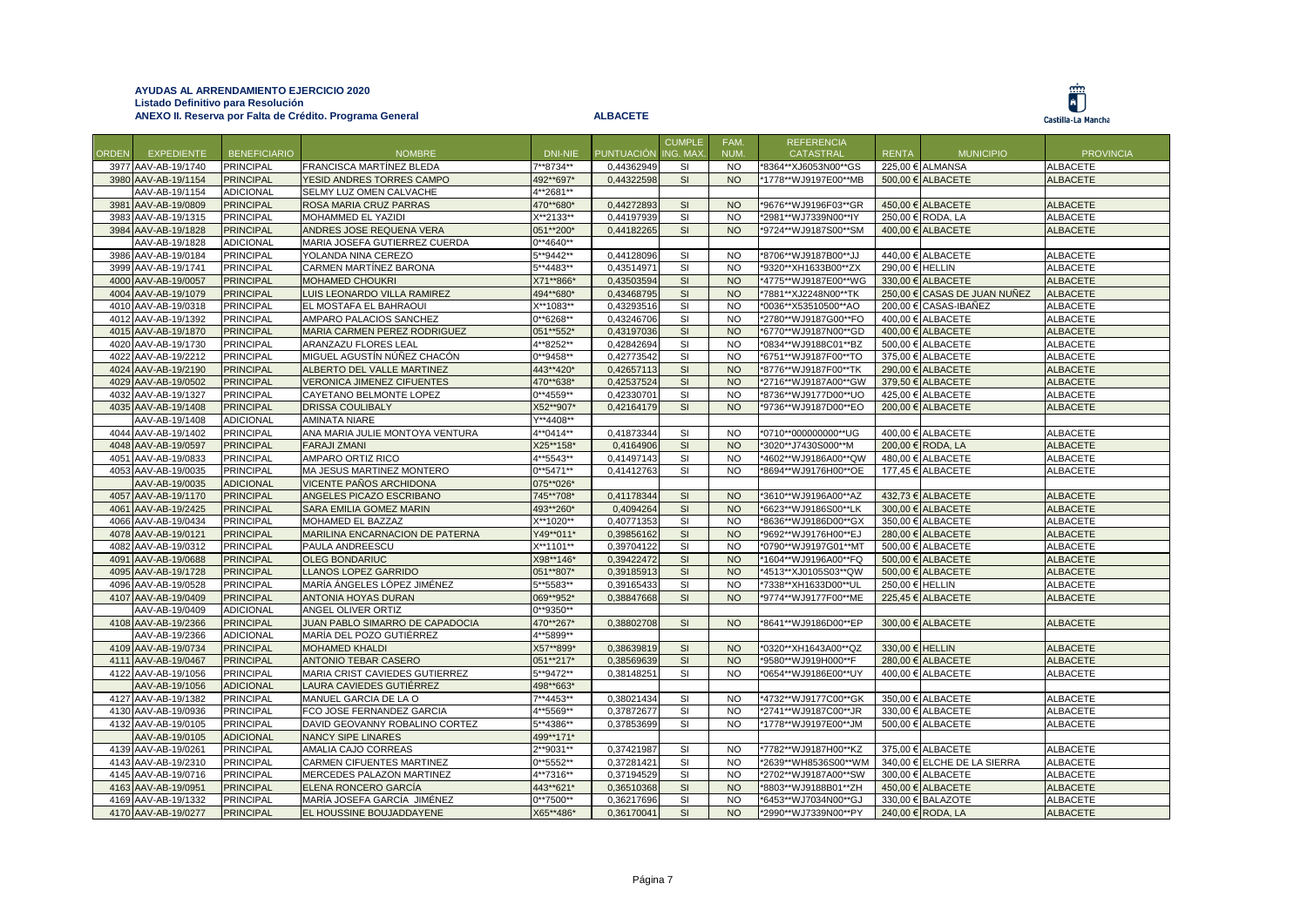Ü

|       |                     |                     | ANEXO II. Reserva por Falta de Crédito. Programa General |                   | <b>ALBACETE</b> |                          |                |                                       |                 |                                          | Castilla-La Mancha |
|-------|---------------------|---------------------|----------------------------------------------------------|-------------------|-----------------|--------------------------|----------------|---------------------------------------|-----------------|------------------------------------------|--------------------|
|       |                     |                     |                                                          |                   |                 |                          |                |                                       |                 |                                          |                    |
| ORDEN | <b>EXPEDIENTE</b>   | <b>BENEFICIARIO</b> | <b>NOMBRE</b>                                            | <b>DNI-NIE</b>    | PUNTUACIÓN      | <b>CUMPLE</b><br>NG. MAX | FAM.<br>NUM.   | <b>REFERENCIA</b><br><b>CATASTRAL</b> | <b>RENTA</b>    | <b>MUNICIPIO</b>                         | <b>PROVINCIA</b>   |
|       | 4173 AAV-AB-19/1321 | <b>PRINCIPAL</b>    | MANUELA VALDELVIRA ALFARO                                | 4**9161**         | 0,36121989      | SI                       | <b>NO</b>      | *9724**WJ9187S00**EY                  |                 | 450,00 € ALBACETE                        | <b>ALBACETE</b>    |
|       | 4178 AAV-AB-19/1237 | <b>PRINCIPAL</b>    | OSCAR JOSÉ GUTIÉRREZ JIMÉNEZ                             | 499**437*         | 0,35932883      | SI                       | <b>NO</b>      | *7752**WJ9197F00**MK                  |                 | 500,00 € ALBACETE                        | <b>ALBACETE</b>    |
|       | 4183 AAV-AB-19/0364 | PRINCIPAL           | SAID EL ARBAOUI                                          | X**6020**         | 0,35736082      | SI                       | <b>NO</b>      | *1756**WJ9187E00**IS                  |                 | 270,00 € ALBACETE                        | <b>ALBACETE</b>    |
|       | 4191 AAV-AB-19/1712 | <b>PRINCIPAL</b>    | LAURA PORTILLO PACO                                      | 4**2725**         | 0,35213617      | SI                       | <b>NO</b>      | *0637**WJ9196C00**RB                  |                 | 380,00 € ALBACETE                        | <b>ALBACETE</b>    |
|       | 4198 AAV-AB-19/0308 | <b>PRINCIPAL</b>    | M AMPARO RODRIGUEZ YESTE                                 | 470**187*         | 0,34895894      | SI                       | <b>NO</b>      | *0834**WJ9188C00**PA                  |                 | 450,00 € ALBACETE                        | <b>ALBACETE</b>    |
|       | 4202 AAV-AB-19/2401 | <b>PRINCIPAL</b>    | ALEJANDRA BEAS VALERA                                    | 7**1859**         | 0,34717522      | SI                       | <b>NO</b>      | *6872**XJ1008N00**OF                  |                 | 400,00 € CHINCHILLA DE MONTE-AR ALBACETE |                    |
|       | 4208 AAV-AB-19/0910 | <b>PRINCIPAL</b>    | EL MUSTAPHA BARRA REDOUANE                               | 547**722*         | 0,34479398      | SI                       | <b>NO</b>      | *7690**WJ9196H00**SP                  |                 | 300,00 € ALBACETE                        | <b>ALBACETE</b>    |
|       | 4209 AAV-AB-19/0453 | <b>PRINCIPAL</b>    | SEBASTIAN ALEJ LUCERO LUCERO                             | X**7024**         | 0,34379046      | $\mathsf{SI}$            | <b>NO</b>      | *5656**WJ9176F00**UQ                  |                 | 450,00 € ALBACETE                        | <b>ALBACETE</b>    |
|       | 4217 AAV-AB-19/0810 | <b>PRINCIPAL</b>    | PEDRO CUESTA JAVEGA                                      | 470**202*         | 0,34147566      | SI                       | <b>NO</b>      | *9796**WJ9187H00**GZ                  |                 | 400,00 € ALBACETE                        | <b>ALBACETE</b>    |
|       | 4218 AAV-AB-19/0779 | <b>PRINCIPAL</b>    | <b>VASILE CHIRU</b>                                      | $X^{**}3443^{**}$ | 0,34139721      | <b>SI</b>                | <b>NO</b>      | *3983**XJ3429N00**AY                  |                 | 280,00 € CASAS-IBAÑEZ                    | <b>ALBACETE</b>    |
|       | 4224 AAV-AB-19/0774 | <b>PRINCIPAL</b>    | JUAN GERARDO VIZUETE AMBATO                              | 054**874*         | 0,34059552      | SI                       | <b>NO</b>      | *8636**WJ9186D00**YH                  |                 | 500,00 € ALBACETE                        | <b>ALBACETE</b>    |
|       | 4225 AAV-AB-19/0622 | PRINCIPAL           | <b>FLORIN PASAT</b>                                      | X**5278**         | 0,33994274      | SI                       | <b>NO</b>      | *2788**XJ2457N00**IE                  |                 | 280,00 € FUENTEALBILLA                   | <b>ALBACETE</b>    |
|       | 4232 AAV-AB-19/0429 | <b>PRINCIPAL</b>    | <b>LEONTINA STOICA</b>                                   | X73**584*         | 0,33807034      | SI                       | <b>NO</b>      | *7011**WJ7420S00**ZB                  |                 | 300,00 € RODA, LA                        | <b>ALBACETE</b>    |
|       | 4233 AAV-AB-19/1744 | <b>PRINCIPAL</b>    | RACHID ZINEDDINE                                         | X**5082**         | 0,33774826      | SI                       | <b>NO</b>      | *2992**WH3629N00**TR                  |                 | 150,00 € VILLAPALACIOS                   | <b>ALBACETE</b>    |
|       | 4235 AAV-AB-19/1907 | PRINCIPAL           | ABDERRAHMANE AWATI                                       | X**1403**         | 0,33766846      | SI                       | <b>NO</b>      | *5301**XJ1343S00**KF                  |                 | 170,00 € VALDEGANGA                      | <b>ALBACETE</b>    |
|       | 4236 AAV-AB-19/0407 | <b>PRINCIPAL</b>    | FOUAD EL AZZOUTI                                         | X94**170*         | 0,33592597      | SI                       | <b>NO</b>      | *9077**WJ7420N00**KJ                  |                 | 200,00 € RODA, LA                        | <b>ALBACETE</b>    |
|       | 4238 AAV-AB-19/1962 | <b>PRINCIPAL</b>    | MARÍA LUISA VILLALBA AGUDO                               | 443**127*         | 0,33562365      | SI                       | <b>NO</b>      | *4624**WJ9186A00**YS                  |                 | 275,00 € ALBACETE                        | <b>ALBACETE</b>    |
|       | 4240 AAV-AB-19/2007 | <b>PRINCIPAL</b>    | KATYA DOBRINOVA GERGOVA                                  | X61**946*         | 0,33529372      | SI                       | <b>NO</b>      | *1764**WJ9187E00**HB                  |                 | 460,00 € ALBACETE                        | <b>ALBACETE</b>    |
|       | AAV-AB-19/2007      | <b>ADICIONAL</b>    | DETELIN HRISTOV GERGOV                                   | X**0388**         |                 |                          |                |                                       |                 |                                          |                    |
|       | 4246 AAV-AB-19/0511 | PRINCIPAL           | FATIMA LORENZO SANCHEZ                                   | 4**5826**         | 0,33310419      | SI                       | <b>NO</b>      | *3664**WJ9186E00**MK                  |                 | 450,00 € ALBACETE                        | <b>ALBACETE</b>    |
|       | 4249 AAV-AB-19/1981 | <b>PRINCIPAL</b>    | <b>SMAIL CHLYH BOUTMIR</b>                               | 547**076*         | 0,33208088      | SI                       | <b>NO</b>      | *8667**WJ9186F00**JO                  |                 | 300,00 € ALBACETE                        | <b>ALBACETE</b>    |
|       | 4251 AAV-AB-19/0754 | <b>PRINCIPAL</b>    | <b>ABDELHADI BOULOUF</b>                                 | X29**256*         | 0,33161         | SI                       | <b>NO</b>      | *0641**WJ3446C00**YZ                  |                 | 200,00 € VILLARROBLEDO                   | <b>ALBACETE</b>    |
|       | AAV-AB-19/0754      | <b>ADICIONAL</b>    | ESMAHANNE ESSABBAR                                       | Y**5841**         |                 |                          |                |                                       |                 |                                          |                    |
|       | 4254 AAV-AB-19/1190 | <b>PRINCIPAL</b>    | <b>MARIUS BESLIU</b>                                     | Y20**299*         | 0.33071883      | SI                       | <b>NO</b>      | *4166**XJ1551N00**AO                  |                 | 250.00 € CENIZATE                        | <b>ALBACETE</b>    |
|       | 4259 AAV-AB-19/1994 | <b>PRINCIPAL</b>    | MARIA TERESA PANADERO MORENO                             | 4**7349**         | 0,32920872      | SI                       | N <sub>O</sub> | *5665**WJ9436N00**QE                  |                 | 300,00 € TARAZONA DE LA MANCHA ALBACETE  |                    |
|       | 4265 AAV-AB-19/1106 | <b>PRINCIPAL</b>    | ADRIANA NICOLETA MASTAN                                  | X95**158*         | 0,32561017      | SI                       | <b>NO</b>      | *5672**WJ3446N00**TA                  |                 | 225,00 € VILLARROBLEDO                   | <b>ALBACETE</b>    |
|       | AAV-AB-19/1106      | <b>ADICIONAL</b>    | <b>CLAUDIU CALIN MASTAN</b>                              | X**2920**         |                 |                          |                |                                       |                 |                                          |                    |
|       | 4266 AAV-AB-19/1291 | <b>PRINCIPAL</b>    | FRANCISCO JAVIER VAL JIMENEZ                             | 470**041*         | 0,32536215      | SI                       | <b>NO</b>      | *5656**WJ9176F00**MJ                  |                 | 400,00 € ALBACETE                        | <b>ALBACETE</b>    |
|       | 4270 AAV-AB-19/1201 | PRINCIPAL           | MIGUEL SANTIAGO ORTEGA                                   | 0**3382**         | 0,32371077      | SI                       | <b>NO</b>      | *2674**WJ3446100**HE                  |                 | 275,00 € VILLARROBLEDO                   | <b>ALBACETE</b>    |
|       | 4271 AAV-AB-19/0731 | <b>PRINCIPAL</b>    | <b>ABDELKABIR HADIL</b>                                  | X96**095*         | 0,32348558      | SI                       | <b>NO</b>      | *2745**WJ9187C00**IU                  |                 | 340,00 € ALBACETE                        | <b>ALBACETE</b>    |
|       | 4276 AAV-AB-19/0566 | <b>PRINCIPAL</b>    | SOFIA LOPEZ MANRIQUE                                     | 498**508*         | 0,32115448      | SI                       | <b>NO</b>      | *5790**wj9187g00**km                  |                 | 500,00 € ALBACETE                        | <b>ALBACETE</b>    |
|       | 4280 AAV-AB-19/1583 | PRINCIPAL           | NAIMA OUAHBI                                             | X**9540**         | 0,31911816      | SI                       | <b>NO</b>      | *5648**WJ9186D00**ZK                  |                 | 250,00 € ALBACETE                        | <b>ALBACETE</b>    |
|       | 4281 AAV-AB-19/1147 | <b>PRINCIPAL</b>    | STEFAN IONUT CRETEANU                                    | X86**950*         | 0,31830567      | SI                       | <b>NO</b>      | *7054**WJ7420N00**BH                  |                 | 250,00 € RODA, LA                        | <b>ALBACETE</b>    |
|       | 4288 AAV-AB-19/1844 | PRINCIPAL           | MARY FE EFUA MOKUY                                       | $0**2610**$       | 0,31656688      | SI                       | <b>NO</b>      | *9730**WJ9197D00**IM                  |                 | 500,00 € ALBACETE                        | <b>ALBACETE</b>    |
|       | 4302 AAV-AB-19/0789 | PRINCIPAL           | ABDERRAZEK LIANI                                         | Y**9808**         | 0,30936525      | SI                       | <b>NO</b>      | *0648**WJ9186C00**HO                  |                 | 300,00 € ALBACETE                        | <b>ALBACETE</b>    |
|       | AAV-AB-19/0789      | <b>ADICIONAL</b>    | <b>IMANE BELYAHIAOUI</b>                                 | Y28**026*         |                 |                          |                |                                       |                 |                                          |                    |
|       | 4304 AAV-AB-19/1736 | <b>PRINCIPAL</b>    | ANA BELEN TEBAR MARTÍNEZ                                 | 745**071*         | 0,30874782      | SI                       | <b>NO</b>      | *3041**WJ7430S00**IF                  |                 | 340,00 € RODA, LA                        | <b>ALBACETE</b>    |
|       | 4305 AAV-AB-19/1578 | PRINCIPAL           | ALMUDENA MARTINEZ ESPARCIA                               | 5**6494**         | 0,30805688      | SI                       | <b>NO</b>      | *0762**wj9197e00**eu                  |                 | 250,00 € ALBACETE                        | <b>ALBACETE</b>    |
|       | 4313 AAV-AB-19/1926 | PRINCIPAL           | <b>HASSAN CHAOUKI</b>                                    | X**0318**         | 0,3038235       | SI                       | <b>NO</b>      | *5625**XH7856S00**KM                  |                 | 210,00 € CAUDETE                         | ALBACETE           |
|       | 4314 AAV-AB-19/1326 | <b>PRINCIPAL</b>    | ROSA MARIA CALONGE VALERO                                | 470**857*         | 0,30358958      | SI                       | <b>NO</b>      | *4625**WJ9186S00**YR                  |                 | 350,00 € ALBACETE                        | <b>ALBACETE</b>    |
|       | 4315 AAV-AB-19/1618 | <b>PRINCIPAL</b>    | YENIFER MORENO MARTÍNEZ                                  | 4**9997**         | 0,30356176      | $\mathsf{SI}$            | <b>NO</b>      | *9320**XH1633B00**BE                  | 280.00 € HELLIN |                                          | <b>ALBACETE</b>    |
|       | 4324 AAV-AB-19/2118 | <b>PRINCIPAL</b>    | MARISOL MURIEL PINO                                      | 494**478*         | 0,30067264      | SI                       | <b>NO</b>      | *2831**WJ9188C00**GZ                  |                 | 500,00 € ALBACETE                        | <b>ALBACETE</b>    |
|       | 4333 AAV-AB-19/0461 | <b>PRINCIPAL</b>    | ROSA MARIA VILLA VILLA                                   | 499**859*         | 0,2966005       | SI                       | <b>NO</b>      | *6710**WJ9197B03**AI                  |                 | 425,00 € ALBACETE                        | <b>ALBACETE</b>    |
|       | AAV-AB-19/0461      | <b>ADICIONAL</b>    | OSCAR DAVID PARDO SANCHEZ                                | 4**8923**         |                 |                          |                |                                       |                 |                                          |                    |
|       | 4340 AAV-AB-19/1124 | <b>PRINCIPAL</b>    | MARIA ANGELES PASTOR ANTON                               | $0***9410**$      | 0,29246408      | <b>SI</b>                | <b>NO</b>      | *2579**WJ9195E00**YM                  |                 | 445,00 € ALBACETE                        | <b>ALBACETE</b>    |
|       | 4342 AAV-AB-19/2404 | PRINCIPAL           | Mª DEL CARMEN MIRA VERDEJO                               | $0**0009**$       | 0,29119008      | SI                       | <b>NO</b>      | *3440**XJ6044S00**UE                  |                 | 413,00 € ALMANSA                         | <b>ALBACETE</b>    |
|       | 4344 AAV-AB-19/1851 | PRINCIPAL           | NADIA ANICE JAD                                          | 5**4339**         | 0,29059743      | $\mathsf{SI}$            | <b>NO</b>      | *3782**WJ9187G00**GF                  |                 | 320,00 € ALBACETE                        | <b>ALBACETE</b>    |
|       | 4349 AAV-AB-19/0406 | <b>PRINCIPAL</b>    | MARIA JOSEFA MARTINEZ ESCRIBANO                          | 531**662*         | 0,28824803      | SI                       | <b>NO</b>      | *2775**WJ9187E01**SK                  |                 | 424,00 € ALBACETE                        | <b>ALBACETE</b>    |
|       | 4350 AAV-AB-19/1307 | <b>PRINCIPAL</b>    | PEDRO RAMON ALCANTUD FERNANDEZ                           | 4**5544**         | 0,28753961      | SI                       | <b>NO</b>      | *8807**WJ9188B00**RD                  |                 | 495,00 € ALBACETE                        | <b>ALBACETE</b>    |
|       | 4359 AAV-AB-19/1360 | <b>PRINCIPAL</b>    | <b>IBRAHIM KONATE</b>                                    | Y07**729*         | 0,28439498      | SI                       | <b>NO</b>      | *9781**WJ9177F00**S                   |                 | 450,00 € ALBACETE                        | <b>ALBACETE</b>    |
|       | 4374 AAV-AB-19/0423 | <b>PRINCIPAL</b>    | JOSE LUIS NAVARRO GUIRADO                                | 7**8003**         | 0,28055152      | SI                       | <b>NO</b>      | *6330**XH1633D00**IF                  | 371,00 € HELLIN |                                          | <b>ALBACETE</b>    |
|       | 4377 AAV-AB-19/1356 | <b>PRINCIPAL</b>    | LUIS COLLADO AGUILAR                                     | 050**152*         | 0,28055152      | SI                       | <b>NO</b>      | *8610**WJ9186B00**HH                  |                 | 350,00 € ALBACETE                        | <b>ALBACETE</b>    |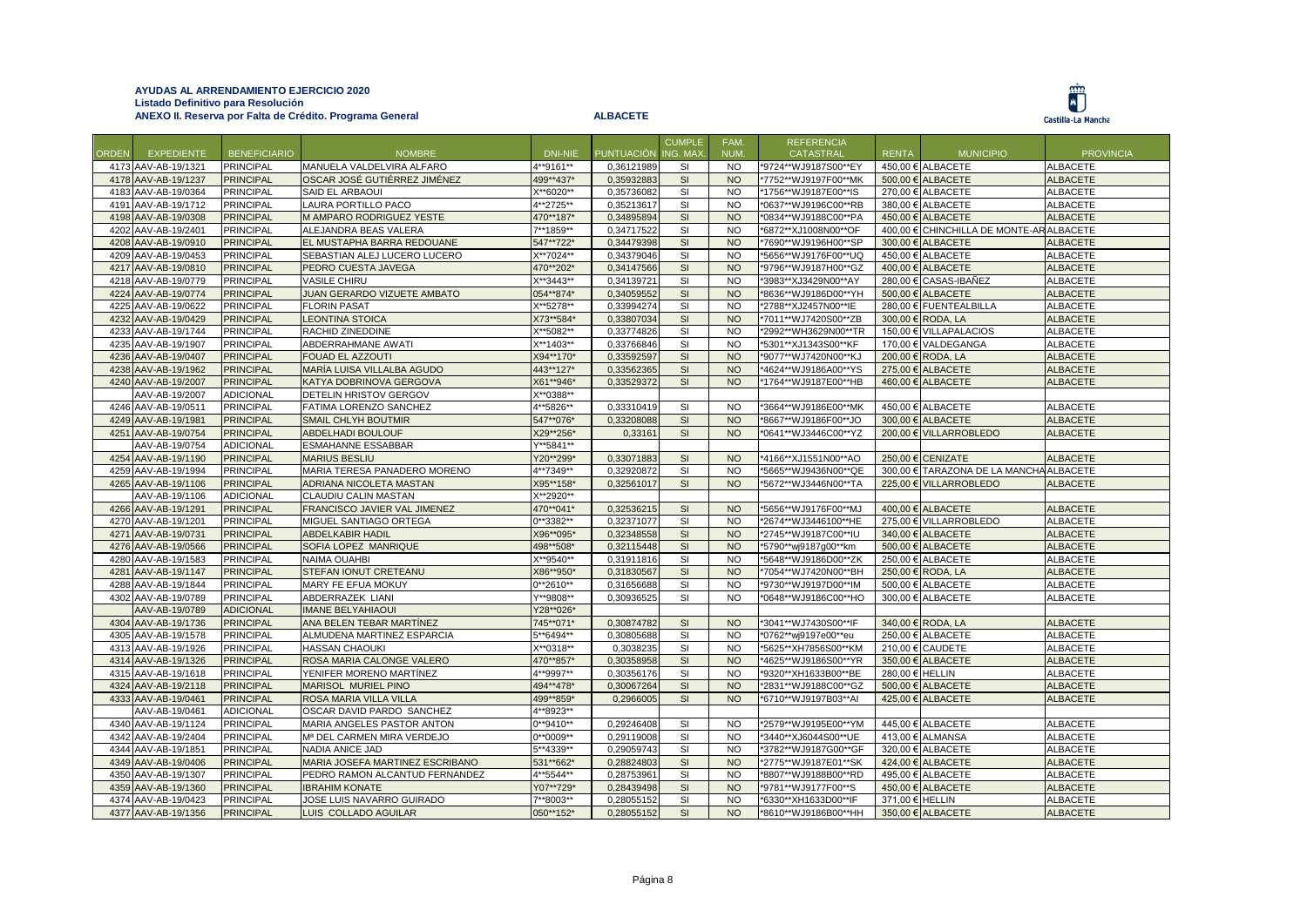|       |                                            |                                      |                                        |              |                          | <b>CUMPLE</b>   | FAM.                   | <b>REFERENCIA</b>    |              |                          |                  |
|-------|--------------------------------------------|--------------------------------------|----------------------------------------|--------------|--------------------------|-----------------|------------------------|----------------------|--------------|--------------------------|------------------|
| ORDEN | <b>EXPEDIENTE</b>                          | <b>BENEFICIARIO</b>                  | <b>NOMBRE</b>                          | DNI-NIE      | <b>PUNTUACIÓN</b>        | <b>ING. MAX</b> | NUM.                   | <b>CATASTRAL</b>     | <b>RENTA</b> | <b>MUNICIPIO</b>         | <b>PROVINCIA</b> |
|       | 4378 AAV-AB-19/1543                        | <b>PRINCIPAL</b>                     | ISIDRO BONILLA CEBRIÁN                 | 0**9786**    | 0,28055152               | <b>SI</b>       | NO.                    | *2008**WJ370S000**M  |              | 200.00 € GINETA. LA      | <b>ALBACETE</b>  |
|       | AAV-AB-19/1543                             | <b>ADICIONAL</b>                     | MARÍA JUANA CORTÉS JIMÉNEZ             | 050**149*    |                          |                 |                        |                      |              |                          |                  |
|       | 4379 AAV-AB-19/2251                        | <b>PRINCIPAL</b>                     | MARCOS LOPEZ BELLO                     | $0***5117**$ | 0,28055152               | SI              | <b>NO</b>              | *3656**WJ3446E00**XX |              | 300,00 € VILLARROBLEDO   | <b>ALBACETE</b>  |
|       | 4390 AAV-AB-19/1959                        | <b>PRINCIPAL</b>                     | <b>AMPARO SANCHEZ MORA</b>             | 470**579*    | 0,27584266               | SI              | <b>NO</b>              | *6910**XJ4219S00**RB |              | 250.00 € ALATOZ          | <b>ALBACETE</b>  |
|       | AAV-AB-19/1959                             | <b>ADICIONAL</b>                     | CRISTOBAL FERMIN CARRION COSTA         | 4**6467**    |                          |                 |                        |                      |              |                          |                  |
|       | 4392 AAV-AB-19/1008                        | <b>PRINCIPAL</b>                     | JUANA CALERO CHINCHILLA                | 0**6676**    | 0,27456151               | <b>SI</b>       | <b>NO</b>              | *0834**WJ9188C00**RT |              | 400,00 € ALBACETE        | <b>ALBACETE</b>  |
|       | 4398 AAV-AB-19/0964                        | <b>PRINCIPAL</b>                     | MARIA VIRGINIA MENDEZ MIRANDA          | 5**4216**    | 0,26664818               | SI              | <b>NO</b>              | *6683**WJ9186H00**DR |              | 350,00 € ALBACETE        | <b>ALBACETE</b>  |
|       | AAV-AB-19/0964                             | <b>ADICIONAL</b>                     | <b>GERMAN ARNEZ CARUMETTY</b>          | X68**351*    |                          |                 |                        |                      |              |                          |                  |
|       | 4402 AAV-AB-19/1690                        | <b>PRINCIPAL</b>                     | <b>BABNI ABDELAZIZ</b>                 | X52**041*    | 0,26448859               | SI              | <b>NO</b>              | *0420**XJ6054S00**MA |              | 250,00 € ALMANSA         | <b>ALBACETE</b>  |
|       | 4406 AAV-AB-19/0826                        | <b>PRINCIPAL</b>                     | <b>ANTONIA NAVARRO GARRIDO</b>         | 075**741*    | 0,26286872               | SI              | <b>NO</b>              | *8694**WJ9176H00**RF |              | 450,00 € ALBACETE        | <b>ALBACETE</b>  |
|       | 4408 AAV-AB-19/1711                        | <b>PRINCIPAL</b>                     | M <sup>a</sup> DEL MAR GONZALEZ GARCIA | 075**894*    | 0.2602715                | SI              | <b>NO</b>              | *3710**WJ9187A00**SQ |              | 475.00 € ALBACETE        | <b>ALBACETE</b>  |
|       | 4410 AAV-AB-19/1277                        | <b>PRINCIPAL</b>                     | RAÚL GARRIDO GONZÁLEZ                  | 470**234*    | 0,25894072               | SI              | <b>NO</b>              | *0637**WJ9196C00**ST |              | 400,00 € ALBACETE        | <b>ALBACETE</b>  |
|       | 4411 AAV-AB-19/1791                        | <b>PRINCIPAL</b>                     | FRANCISCO PARRA OLIVER                 | 4**9749**    | 0,25693688               | SI              | <b>NO</b>              | *2305**WJ2123S00**JK |              | 250,00 € OSSA DE MONTIEL | <b>ALBACETE</b>  |
|       | 4412 AAV-AB-19/0391                        | <b>PRINCIPAL</b>                     | <b>MARIA MORENO PIQUERAS</b>           | 050**741*    | 0,25672942               | SI              | <b>NO</b>              | *3650**WJ9186E00**XY |              | 380,00 € ALBACETE        | <b>ALBACETE</b>  |
|       | 4419 AAV-AB-19/1477                        | <b>PRINCIPAL</b>                     | HIGINIO LOPEZ FERNANDEZ                | 051**351*    | 0,25062138               | SI              | <b>NO</b>              | *9750**WJ9187F00**ZX |              | 350,00 € ALBACETE        | <b>ALBACETE</b>  |
|       | 4425 AAV-AB-19/1754                        | <b>PRINCIPAL</b>                     | ALMUDENA PIQUERAS JIMENEZ              | 443**597*    | 0,24815039               | SI              | <b>NO</b>              | *7560**WJ9175F00**UD |              | 400,00 € ALBACETE        | <b>ALBACETE</b>  |
|       | AAV-AB-19/1754                             | <b>ADICIONAL</b>                     | SEBASTIÁN PICAZO MORENO                | $0***6053**$ |                          |                 |                        |                      |              |                          |                  |
|       | 4428 AAV-AB-19/1212                        | <b>PRINCIPAL</b>                     | MARIA PILAR FERNANDEZ LOZOYA           | 443**397*    | 0,24652532               | SI              | <b>NO</b>              | *9766**WJ9187F00**GY |              | 490,00 € ALBACETE        | <b>ALBACETE</b>  |
|       | 4430 AAV-AB-19/1910                        | <b>PRINCIPAL</b>                     | GEMMA GONZALEZ MOHINO HERRERO          | 056**416*    | 0,24459453               | SI              | <b>NO</b>              | *9781**WJ9177F01**UY |              | 370,00 € ALBACETE        | <b>ALBACETE</b>  |
|       | 4435 AAV-AB-19/0788                        | <b>PRINCIPAL</b>                     | ABDELKADER LEGHARS XXX                 | X42**850*    | 0,24221921               | SI              | <b>NO</b>              | *9774**WJ9177F00**BM |              | 247,19 € ALBACETE        | <b>ALBACETE</b>  |
|       | AAV-AB-19/0788                             | <b>ADICIONAL</b>                     | <b>CARMEN CRINA COSUG</b>              | X**6527**    |                          |                 |                        |                      |              |                          |                  |
|       | 4441 AAV-AB-19/0151                        | <b>PRINCIPAL</b>                     | ROCIO GOMEZ PEREZ                      | 4**8256**    | 0,24093492               | SI              | <b>NO</b>              | *8651**WJ9186F00**YS |              | 450,00 € ALBACETE        | <b>ALBACETE</b>  |
|       | 4450 AAV-AB-19/2187                        | <b>PRINCIPAL</b>                     | JOSEFA DIAZ GARCIA                     | 0**2822**    | 0,23500882               | SI              | N <sub>O</sub>         | *2636**XH78556S0**DW |              | 340,00 € CAUDETE         | <b>ALBACETE</b>  |
|       | 4459 AAV-AB-19/1805                        | <b>PRINCIPAL</b>                     | JUAN MANUEL VALCARCEL DIAZ             | $0**0010**$  | 0.22912153               | <b>SI</b>       | <b>NO</b>              | *0591**WJ9195G01**UU |              | 408.00 € ALBACETE        | <b>ALBACETE</b>  |
|       | 4460 AAV-AB-19/1414                        | <b>PRINCIPAL</b>                     | ANA KARÍN ARRIAZA ZELADA               | 498**055*    | 0,22887481               | SI              | <b>NO</b>              | *7850**WJ9178F02**TD |              | 435,00 € ALBACETE        | <b>ALBACETE</b>  |
|       | AAV-AB-19/1414                             | <b>ADICIONAL</b>                     | LOTFI MELLOUL MELLOUL                  | X**0748**    |                          |                 |                        |                      |              |                          |                  |
|       |                                            |                                      | GRACIELA CONCEP BOLAÑOS BOLAÑOS        | 4**0484**    |                          | <b>SI</b>       | N <sub>O</sub>         |                      |              | 350,00 € ALBACETE        | <b>ALBACETE</b>  |
|       | 4463 AAV-AB-19/0560<br>4472 AAV-AB-19/0927 | <b>PRINCIPAL</b><br><b>PRINCIPAL</b> | <b>AHMED TOURI</b>                     | X**3923**    | 0,22614087<br>0,21921708 | <b>SI</b>       | <b>NO</b>              | *8623**WJ9186S00**YD |              | 330,00 € ALBACETE        | <b>ALBACETE</b>  |
|       |                                            |                                      |                                        |              |                          |                 |                        | *4670**WJ9176E00**OK |              |                          |                  |
|       | 4481 AAV-AB-19/1039                        | <b>PRINCIPAL</b>                     | <b>INESSA MEKETIUK</b>                 | X75**648*    | 0,21553849               | SI              | <b>NO</b><br><b>NO</b> | *7788**XJ2507N00**ZA |              | 350,00 € VILLAMALEA      | <b>ALBACETE</b>  |
|       | 4484 AAV-AB-19/0923                        | <b>PRINCIPAL</b>                     | MATILDE MARGARITA MANZANO VALENCIA     | 075**103*    | 0,21426368               | SI              |                        | *3540**WJ9195C00**TI |              | 495,00 € ALBACETE        | <b>ALBACETE</b>  |
|       | 4486 AAV-AB-19/0474                        | <b>PRINCIPAL</b>                     | MARÍA ISABEL CABALLERO MORATALLA       | 051**035*    | 0,21383746               | SI              | <b>NO</b>              | *5671**WJ9176F00**TK |              | 400,00 € ALBACETE        | <b>ALBACETE</b>  |
|       | 4490 AAV-AB-19/1584                        | <b>PRINCIPAL</b>                     | MARÍA GARCÍA JIMÉNEZ                   | 4**6815**    | 0,2127702                | <b>SI</b>       | <b>NO</b>              | *8813**WJ9188B00**DF |              | 500,00 € ALBACETE        | <b>ALBACETE</b>  |
|       | AAV-AB-19/1584                             | <b>ADICIONAL</b>                     | RICARDO RAMIREZ LOPEZ                  | 470**545*    |                          |                 |                        |                      |              |                          |                  |
|       | 4498 AAV-AB-19/0994                        | <b>PRINCIPAL</b>                     | JAVIER GARCÍA CAMPOS                   | $0**6489**$  | 0,20765125               | SI              | <b>NO</b>              | *5675**WJ9176F00**PS |              | 490,00 € ALBACETE        | <b>ALBACETE</b>  |
|       | AAV-AB-19/0994                             | <b>ADICIONAL</b>                     | Mª CARMEN LOPEZ GARCIA                 | 443**998*    |                          |                 |                        |                      |              |                          |                  |
|       | 4508 AAV-AB-19/0756                        | <b>PRINCIPAL</b>                     | JUAN CARLOS MUÑOZ PÉREZ                | 051**856*    | 0,20121198               | SI              | <b>NO</b>              | *7778**WJ9187F00**SM |              | 260,00 € ALBACETE        | <b>ALBACETE</b>  |
|       | AAV-AB-19/0756                             | <b>ADICIONAL</b>                     | M CATALINA ORTEGA TALAYA               | 0**9337**    |                          |                 |                        |                      |              |                          |                  |
|       | 4512 AAV-AB-19/1790                        | <b>PRINCIPAL</b>                     | ANGEL PEREZ VALERA                     | 7**1528**    | 0,19965353               | SI              | <b>NO</b>              | *8036**XJ3510500**XI |              | 250,00 € CASAS-IBAÑEZ    | <b>ALBACETE</b>  |
|       | 4513 AAV-AB-19/1799                        | <b>PRINCIPAL</b>                     | JUAN FRANCISCO SOTOCA GOMEZ            | 470**124*    | 0,19922262               | SI              | <b>NO</b>              | *9600**WJ9496B00**WD |              | 425,00 € ALBACETE        | <b>ALBACETE</b>  |
|       | AAV-AB-19/1799                             | <b>ADICIONAL</b>                     | YOLANDA SANCHEZ PEREZ                  | 4**8811**    |                          |                 |                        |                      |              |                          |                  |
|       | 4514 AAV-AB-19/1484                        | <b>PRINCIPAL</b>                     | <b>SALAH KHAMAICH</b>                  | X41**087*    | 0,19884129               | SI              | <b>NO</b>              | *5665**XH7856N00**SD |              | 220,00 € CAUDETE         | <b>ALBACETE</b>  |
|       | 4515 AAV-AB-19/2305                        | <b>PRINCIPAL</b>                     | PASCUAL SEGOVIA GARCIA                 | $0***3839**$ | 0,19869567               | <b>SI</b>       | <b>NO</b>              | *6623**WJ9186500**ZZ |              | 250.00 € ALBACETE        | <b>ALBACETE</b>  |
|       | 4518 AAV-AB-19/0671                        | <b>PRINCIPAL</b>                     | MARÍA TERESA BENAVENT LOPEZ            | 7**8956**    | 0,19763578               | SI              | <b>NO</b>              | *7656**WJ9186F00**FA |              | 258,00 € ALBACETE        | <b>ALBACETE</b>  |
|       | 4525 AAV-AB-19/0138                        | <b>PRINCIPAL</b>                     | <b>AZIZ FAIDA</b>                      | X65**648*    | 0,19579334               | SI              | <b>NO</b>              | *0995**XJ3429N00**HJ |              | 250,00 € CASAS-IBAÑEZ    | <b>ALBACETE</b>  |
|       | 4532 AAV-AB-19/0156                        | <b>PRINCIPAL</b>                     | ABDELOUAHED DAHHAN DAHHAN              | 4**0834**    | 0,19108563               | <b>SI</b>       | <b>NO</b>              | *6740**WJ9197D00**PL |              | 305,00 € ALBACETE        | <b>ALBACETE</b>  |
|       | 4542 AAV-AB-19/0958                        | <b>PRINCIPAL</b>                     | NABIL BERRADA BERRADA                  | 5**9398**    | 0,18629561               | SI              | <b>NO</b>              | *6640**WJ9186D00**IK |              | 250,00 € ALBACETE        | <b>ALBACETE</b>  |
|       | 4543 AAV-AB-19/1680                        | <b>PRINCIPAL</b>                     | <b>CARMEN GARCIA ROSA</b>              | 470**207*    | 0,18566766               | SI              | <b>NO</b>              | *2588**WJ9195G00**MH |              | 400,00 € ALBACETE        | <b>ALBACETE</b>  |
|       | 4550 AAV-AB-19/0339                        | <b>PRINCIPAL</b>                     | EUSEBIO RODRIGUEZ FERNANDEZ            | $0***7815**$ | 0,18242484               | SI              | <b>NO</b>              | *6710**WJ9197B03**KG |              | 425,00 € ALBACETE        | <b>ALBACETE</b>  |
|       | 4552 AAV-AB-19/0015                        | <b>PRINCIPAL</b>                     | YOUSSEF ELMERABETY                     | X**9436**    | 0,1805962                | SI              | <b>NO</b>              | *6744**WJ9177D00**QD |              | 300,00 € ALBACETE        | <b>ALBACETE</b>  |
|       | 4553 AAV-AB-19/1019                        | <b>PRINCIPAL</b>                     | MARIA VILMA FURLAN MAGNAGO             | 550**776*    | 0.1804101                | SI              | <b>NO</b>              | *5665**WJ9186F00**GI | 420.00 €     | <b>ALBACETE</b>          | <b>ALBACETE</b>  |
|       | 4569 AAV-AB-19/0042                        | <b>PRINCIPAL</b>                     | JOSEFINA SÁNCHEZ OLIVER                | 443**790*    | 0,17470303               | SI              | <b>NO</b>              | *6633**WJ9196D00**   |              | 340,00 € ALBACETE        | <b>ALBACETE</b>  |
|       | AAV-AB-19/0042                             | <b>ADICIONAL</b>                     | RODRIGO ANDRES VEGA FAUNDEZ            | 4**8927**    |                          |                 |                        |                      |              |                          |                  |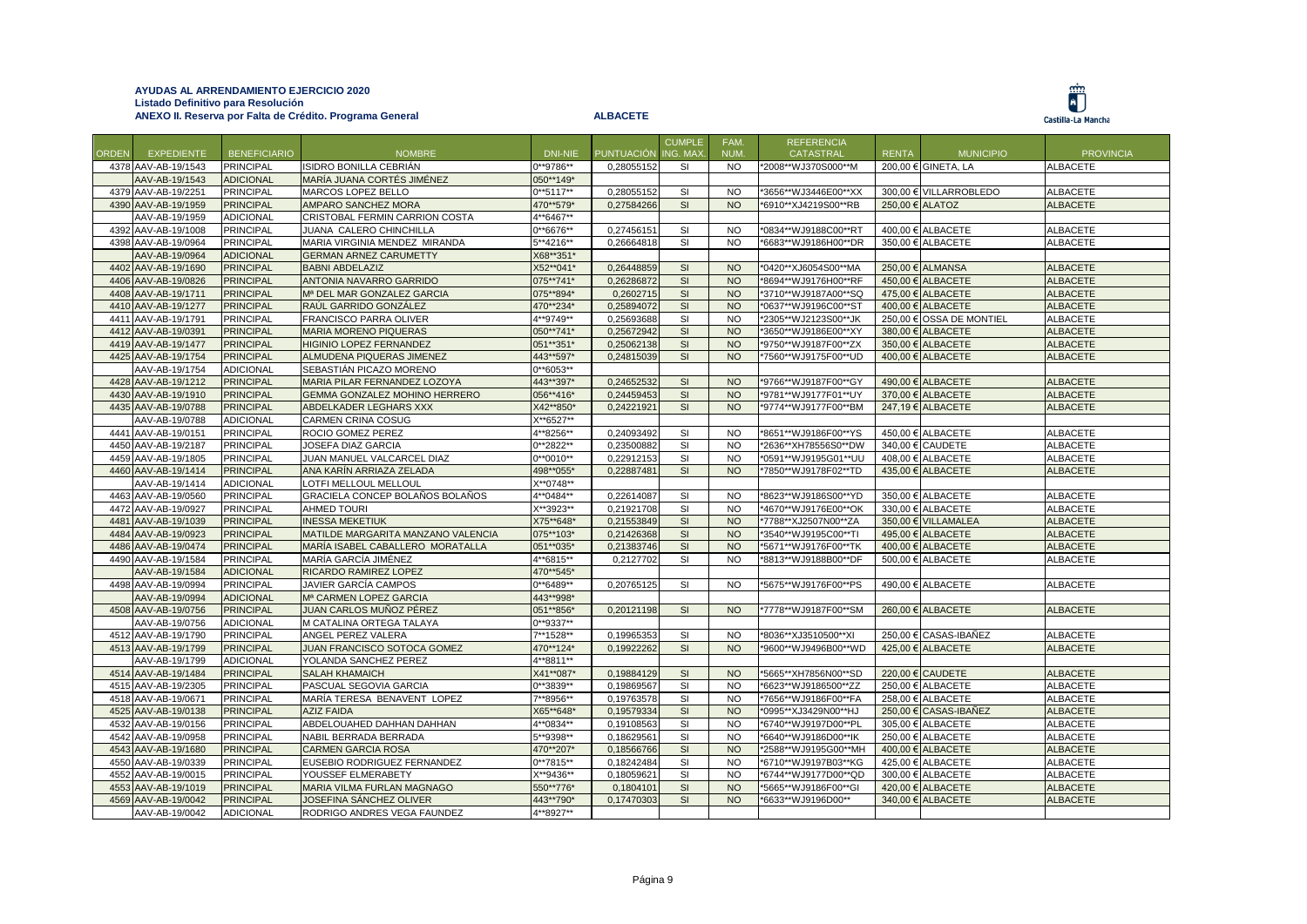



|              |                     |                     |                                    |              |                   | <b>CUMPLE</b>  | FAM.      | <b>REFERENCIA</b>    |                 |                                          |                  |
|--------------|---------------------|---------------------|------------------------------------|--------------|-------------------|----------------|-----------|----------------------|-----------------|------------------------------------------|------------------|
| <b>ORDEN</b> | <b>EXPEDIENTE</b>   | <b>BENEFICIARIO</b> | <b>NOMBRE</b>                      | DNI-NIE      | <b>PUNTUACIÓN</b> | <b>NG. MAX</b> | NUM.      | CATASTRAL            | <b>RENTA</b>    | <b>MUNICIPIO</b>                         | <b>PROVINCIA</b> |
|              | 4570 AAV-AB-19/0577 | <b>PRINCIPAL</b>    | RAFAEL VERDEJO PARRAS              | 050**201*    | 0,17458798        | SI             | <b>NO</b> | *5694**WJ9186H00**DW |                 | 250.42 $€$ ALBACETE                      | <b>ALBACETE</b>  |
|              | 4575 AAV-AB-19/2319 | <b>PRINCIPAL</b>    | JORGE NIEVA GOMEZ                  | 4**6366**    | 0,17037529        | SI             | <b>NO</b> | *6545**XJ0105S00**JH |                 | 300,00 € ALBACETE                        | <b>ALBACETE</b>  |
|              | 4579 AAV-AB-19/2016 | <b>PRINCIPAL</b>    | Mª ANGELES MORA LOPEZ              | 050**121*    | 0,16914124        | SI             | <b>NO</b> | *8698**WJ9186H00**TT |                 | 445.00 € ALBACETE                        | <b>ALBACETE</b>  |
| 4581         | AAV-AB-19/0106      | <b>PRINCIPAL</b>    | LORENZO MANUEL VILLALGORDO VILLORA | 5**4694**    | 0,16675631        | SI             | <b>NO</b> | *2311**XH1633A00**DS | 300,00 € HELLIN |                                          | <b>ALBACETE</b>  |
|              | 4599 AAV-AB-19/2160 | <b>PRINCIPAL</b>    | MONICA PARDO CEBRIAN               | 4**7176**    | 0,15643672        | SI             | <b>NO</b> | *1778**WJ9197E02**KM |                 | 395,00 € ALBACETE                        | ALBACETE         |
|              | 4602 AAV-AB-19/0747 | <b>PRINCIPAL</b>    | RACHID TEMNANI MARZOUGUI           | 550**469*    | 0,15528391        | SI             | <b>NO</b> | *9610**WJ9196B00**DE |                 | 320.00 € ALBACETE                        | <b>ALBACETE</b>  |
|              | 4608 AAV-AB-19/1735 | <b>PRINCIPAL</b>    | MARIA DOLORES SORIA MARTINEZ       | 443**573*    | 0,14764844        | SI             | <b>NO</b> | *4680**WJ9196G00**BW |                 | 425,00 € ALBACETE                        | <b>ALBACETE</b>  |
|              | AAV-AB-19/1735      | <b>ADICIONAL</b>    | <b>ANTONIO GARCIA PICAZO</b>       | 4**9722**    |                   |                |           |                      |                 |                                          |                  |
|              | 4614 AAV-AB-19/2220 | <b>PRINCIPAL</b>    | MARIA TERESA RUDILLA NAVARRO       | 443**579*    | 0,14107285        | SI             | <b>NO</b> | *3540**WJ9195C00**UB |                 | 497,00 € ALBACETE                        | <b>ALBACETE</b>  |
|              | 4615 AAV-AB-19/0907 | <b>PRINCIPAL</b>    | PRUDENCIO PINEDO PEREZ             | 7**8942**    | 0,14079491        | SI             | <b>NO</b> | *9774**WJ9177F00**RU |                 | 225.45 € ALBACETE                        | <b>ALBACETE</b>  |
|              | 4622 AAV-AB-19/1490 | <b>PRINCIPAL</b>    | ASCENSION RODRIGUEZ GOMEZ          | 484**451*    | 0,13434541        | SI             | <b>NO</b> | *4597**XH7855N00**UH |                 | 300,00 € CAUDETE                         | <b>ALBACETE</b>  |
|              | AAV-AB-19/1490      | <b>ADICIONAL</b>    | JUAN JOSE ALBERTOS ANAYA           | 4**9680**    |                   |                |           |                      |                 |                                          |                  |
|              | 4627 AAV-AB-19/1862 | <b>PRINCIPAL</b>    | RODICA BIRSAN                      | X48**012*    | 0,13056291        | SI             | <b>NO</b> | *2980**WJ7329N00**LQ |                 | 250,00 € RODA, LA                        | <b>ALBACETE</b>  |
|              | 4631 AAV-AB-19/1116 | <b>PRINCIPAL</b>    | MARIA ANGELES ALFARO BARRAGAN      | 4**5059**    | 0,126931          | SI             | <b>NO</b> | *6569**XJ0105N00**EQ |                 | 398,54 € ALBACETE                        | ALBACETE         |
|              | 4634 AAV-AB-19/0159 | <b>PRINCIPAL</b>    | ELOINA JAVEGA CESPEDES             | 051**193*    | 0,12476478        | SI             | <b>NO</b> | *7742**WJ9187D00**LP |                 | 420.00 € ALBACETE                        | <b>ALBACETE</b>  |
|              | 4635 AAV-AB-19/0650 | <b>PRINCIPAL</b>    | <b>GLORIA MARTOS LOPEZ</b>         | 2**0739**    | 0,12476478        | SI             | <b>NO</b> | 1650**WJ9196E00**QA  |                 | 350,00 € ALBACETE                        | <b>ALBACETE</b>  |
|              | 4638 AAV-AB-19/2275 | <b>PRINCIPAL</b>    | ROSA BLEDA PEREZ                   | 049**001*    | 0,12476478        | <b>SI</b>      | <b>NO</b> | *8327**XH1633B00**JE | 290.00 € HELLIN |                                          | <b>ALBACETE</b>  |
|              | 4646 AAV-AB-19/1285 | <b>PRINCIPAL</b>    | MARÍA DOLORES GARCÍA VALCARCEL     | 744**418*    | 0,12476478        | SI             | <b>NO</b> | *8327**XH1633B00**SD | 300,00 € HELLIN |                                          | <b>ALBACETE</b>  |
|              | 4648 AAV-AB-19/1654 | <b>PRINCIPAL</b>    | <b>LLANOS CUENCA LOPEZ</b>         | 744**015*    | 0,12476478        | SI             | <b>NO</b> | *2350**XH1633E00**MY | 175,00 € HELLIN |                                          | <b>ALBACETE</b>  |
|              | 4649 AAV-AB-19/1534 | <b>PRINCIPAL</b>    | JULIAN MUÑOZ MERENCIANO            | 7**4818**    | 0,12476478        | SI             | <b>NO</b> | 1680**WJ9196G00**UG  |                 | 450.00 € ALBACETE                        | <b>ALBACETE</b>  |
|              | 4653 AAV-AB-19/2335 | <b>PRINCIPAL</b>    | ALICIA MIRA LÓPEZ                  | $0***9571**$ | 0,12476478        | SI             | <b>NO</b> | *6744**WJ9187D00**JV |                 | 400,00 € ALBACETE                        | <b>ALBACETE</b>  |
|              | 4654 AAV-AB-19/1739 | <b>PRINCIPAL</b>    | ASCENSION IBANEZ PANOS             | 744**497*    | 0,12463844        | SI             | <b>NO</b> | *2760**WJ9197E00**HG |                 | 420,00 € ALBACETE                        | <b>ALBACETE</b>  |
|              | 4662 AAV-AB-19/0538 | <b>PRINCIPAL</b>    | ALBERTO CESAR RUIZ-RISUEÑO MONTOYA | 470**450*    | 0,12226793        | SI             | <b>NO</b> | *2745**WJ9187C00**RE |                 | 400,00 € ALBACETE                        | <b>ALBACETE</b>  |
|              | 4664 AAV-AB-19/0061 | <b>PRINCIPAL</b>    | <b>TARIK BENABID</b>               | X60**707*    | 0,12216795        | SI             | <b>NO</b> | *4050**WJ7420N00**QH |                 | 220.00 € RODA, LA                        | <b>ALBACETE</b>  |
|              | 4667 AAV-AB-19/1610 | <b>PRINCIPAL</b>    | MILAGROS RUIZ GIRON                | 0**9794**    | 0,12071536        | SI             | <b>NO</b> | *5910**XJ1009S00**YM |                 | 390,00 € CHINCHILLA DE MONTE-AR ALBACETE |                  |
|              | 4675 AAV-AB-19/0672 | <b>PRINCIPAL</b>    | ABDELLAH BAKKALI BAKKALI           | 5**9049**    | 0,11506385        | SI             | <b>NO</b> | *2775**WJ9187N00**QU |                 | 250,00 € ALBACETE                        | ALBACETE         |
|              | 4676 AAV-AB-19/2334 | <b>PRINCIPAL</b>    | <b>LYDIA LOPEZ GARCIA</b>          | 075**459*    | 0,11360859        | SI             | <b>NO</b> | *3716**WJ9197A00**MT |                 | 450,00 € ALBACETE                        | <b>ALBACETE</b>  |
|              | 4680 AAV-AB-19/1723 | <b>PRINCIPAL</b>    | MANUEL HERNANDEZ SANCHEZ           | $0***5220**$ | 0,11201847        | SI             | <b>NO</b> | *8327**XH1633B00**ZE | 300,00 € HELLIN |                                          | <b>ALBACETE</b>  |
|              | 4685 AAV-AB-19/1193 | <b>PRINCIPAL</b>    | <b>SABEL DOLORES ALBAL CANO</b>    | 443**635*    | 0,10864821        | SI             | <b>NO</b> | '6602**WJ9196B00**KZ |                 | 412.00 € ALBACETE                        | <b>ALBACETE</b>  |
|              | 4686 AAV-AB-19/0584 | <b>PRINCIPAL</b>    | ANA BELEN VILLORA SANCHEZ          | 5**4089**    | 0,10772196        | SI             | <b>NO</b> | *7334**XH1633D00**PF | 260,00 € HELLIN |                                          | <b>ALBACETE</b>  |
|              | 4693 AAV-AB-19/1925 | <b>PRINCIPAL</b>    | <b>HAMID EL GUOTTAYA</b>           | X**5082**    | 0,10088822        | SI             | <b>NO</b> | *5704**WJ9187B00**GJ |                 | 350,00 € ALBACETE                        | <b>ALBACETE</b>  |
|              | 4697 AAV-AB-19/1192 | <b>PRINCIPAL</b>    | MARIA LLANOS MARIN HENARES         | 4**6002**    | 0,09732844        | SI             | <b>NO</b> | *8812**WJ9178S00**RP |                 | $500.00 \in$ ALBACETE                    | <b>ALBACETE</b>  |
|              | 4702 AAV-AB-19/0983 | <b>PRINCIPAL</b>    | EVA FERNANDEZ AZORIN               | 4**7066**    | 0,09572995        | SI             | <b>NO</b> | *6795**WJ9187H00**BU |                 | 370,00 € ALBACETE                        | <b>ALBACETE</b>  |
|              | 4711 AAV-AB-19/1982 | <b>PRINCIPAL</b>    | MARÍA ADELA PÉREZ VALERA           | 4**7672**    | 0,08935325        | SI             | <b>NO</b> | *5533**XJ0105S00**SA |                 | 475,00 € ALBACETE                        | <b>ALBACETE</b>  |
|              | 4713 AAV-AB-19/0463 | <b>PRINCIPAL</b>    | ROXANA AGUILAR PEREZ               | 4**0455**    | 0,08789992        | SI             | <b>NO</b> | *7698**WJ9186H00**WU |                 | 450,00 € ALBACETE                        | <b>ALBACETE</b>  |
|              | 4718 AAV-AB-19/0427 | <b>PRINCIPAL</b>    | <b>KRIMO REIBI DOUIS</b>           | 5**5453**    | 0,0855809         | SI             | <b>NO</b> | *6000**WJ8360S00**MP |                 | 300.00 € GINETA. LA                      | <b>ALBACETE</b>  |
|              | 4725 AAV-AB-19/1412 | <b>PRINCIPAL</b>    | JUAN ANTONIO MARÍN GARCÍA          | 4**7187**    | 0,07809506        | SI             | <b>NO</b> | *6569**XJ0105N00**PI |                 | 346,70 € ALBACETE                        | <b>ALBACETE</b>  |
|              | 4728 AAV-AB-19/0699 | <b>PRINCIPAL</b>    | ANNA KRASIMIROVA BELETSOVA         | X52**997*    | 0,07618633        | SI             | <b>NO</b> | '7730**WJ9177D00**BE |                 | 400.00 € ALBACETE                        | <b>ALBACETE</b>  |
|              | 4729 AAV-AB-19/0248 | <b>PRINCIPAL</b>    | ANDREA ZHUNAULA PALADINES          | 4**1363**    | 0,07602618        | SI             | <b>NO</b> | *6674**WJ9186N00**JH |                 | 413,30 € ALBACETE                        | <b>ALBACETE</b>  |
|              | AAV-AB-19/0248      | <b>ADICIONAL</b>    | IOAN OVIDIU SANDU                  | X68**481*    |                   |                |           |                      |                 |                                          |                  |
|              | 4732 AAV-AB-19/1162 | <b>PRINCIPAL</b>    | MA SENOR CARRION PEREZ             | 4**9430**    | 0,07518495        | SI             | <b>NO</b> | 7684**WJ9196H00**HA  |                 | 450,00 € ALBACETE                        | <b>ALBACETE</b>  |
|              | 4742 AAV-AB-19/0381 | <b>PRINCIPAL</b>    | CARMEN RAYA ROMERO                 | 0**6955**    | 0,06981099        | SI             | <b>NO</b> | *6650**WJ9186F00**LL |                 | 480,00 € ALBACETE                        | <b>ALBACETE</b>  |
|              | 4749 AAV-AB-19/0836 | <b>PRINCIPAL</b>    | ALVARO GUERRERO SANCHEZ            | 4**7300**    | 0,06315505        | <b>SI</b>      | <b>NO</b> | *9578**wj9185n00**zp |                 | 450.00 € ALBACETE                        | <b>ALBACETE</b>  |
|              | 4757 AAV-AB-19/1152 | <b>PRINCIPAL</b>    | EDUER FABIAN MILLAN SERENO         | Y**0299**    | 0,05556154        | SI             | <b>NO</b> | *5668**WJ9196F00**LJ |                 | 430,00 € ALBACETE                        | <b>ALBACETE</b>  |
|              | 4758 AAV-AB-19/0172 | <b>PRINCIPAL</b>    | <b>IOAN SOLONCA</b>                | X59**401*    | 0,05512369        | SI             | <b>NO</b> | *9748**WJ9187D00**IP |                 | 400,00 € ALBACETE                        | <b>ALBACETE</b>  |
|              | 4763 AAV-AB-19/0134 | <b>PRINCIPAL</b>    | <b>VERONICA REOLID LOSA</b>        | 4**8228**    | 0,05260127        | SI             | <b>NO</b> | *9748**WJ9187D00**XO |                 | 434.40 € ALBACETE                        | <b>ALBACETE</b>  |
|              | 4764 AAV-AB-19/1021 | <b>PRINCIPAL</b>    | CARMEN BEATRIZ MARQUEZ BENITO      | 062**515*    | 0,05188283        | SI             | <b>NO</b> | *6569**XJ0105N00**IY |                 | 425,00 € ALBACETE                        | <b>ALBACETE</b>  |
|              | 4784 AAV-AB-19/1354 | <b>PRINCIPAL</b>    | <b>ISABEL FELIPE SANCHEZ</b>       | 5**4608**    | 0,03332496        | SI             | <b>NO</b> | *3664**WJ9196E00**BT |                 | 460,00 € ALBACETE                        | <b>ALBACETE</b>  |
|              | 4785 AAV-AB-19/1379 | <b>PRINCIPAL</b>    | FRANCISCO JAVIER SEGOVIA MERCADER  | 745**910*    | 0,03246321        | SI             | <b>NO</b> | *7615**WJ9196B00**WT |                 | 400,00 € ALBACETE                        | <b>ALBACETE</b>  |
|              | 4786 AAV-AB-19/0259 | <b>PRINCIPAL</b>    | MARIA CARMEN GONZALEZ BELTRAN      | 7**1629**    | 0.03224393        | SI             | <b>NO</b> | '6851**WJ9188F00**UI |                 | 450.00 € ALBACETE                        | <b>ALBACETE</b>  |
|              | AAV-AB-19/0259      | <b>ADICIONAL</b>    | EDUARDO NAVARRO GUTIERREZ          | 470**827*    |                   |                |           |                      |                 |                                          |                  |
|              | 4788 AAV-AB-19/1975 | <b>PRINCIPAL</b>    | <b>FATIMA ABOURAZZAK</b>           | Y00**328*    | 0,03083364        | SI             | <b>NO</b> | *9650**WJ9186F00**ZS |                 | 350,00 € ALBACETE                        | <b>ALBACETE</b>  |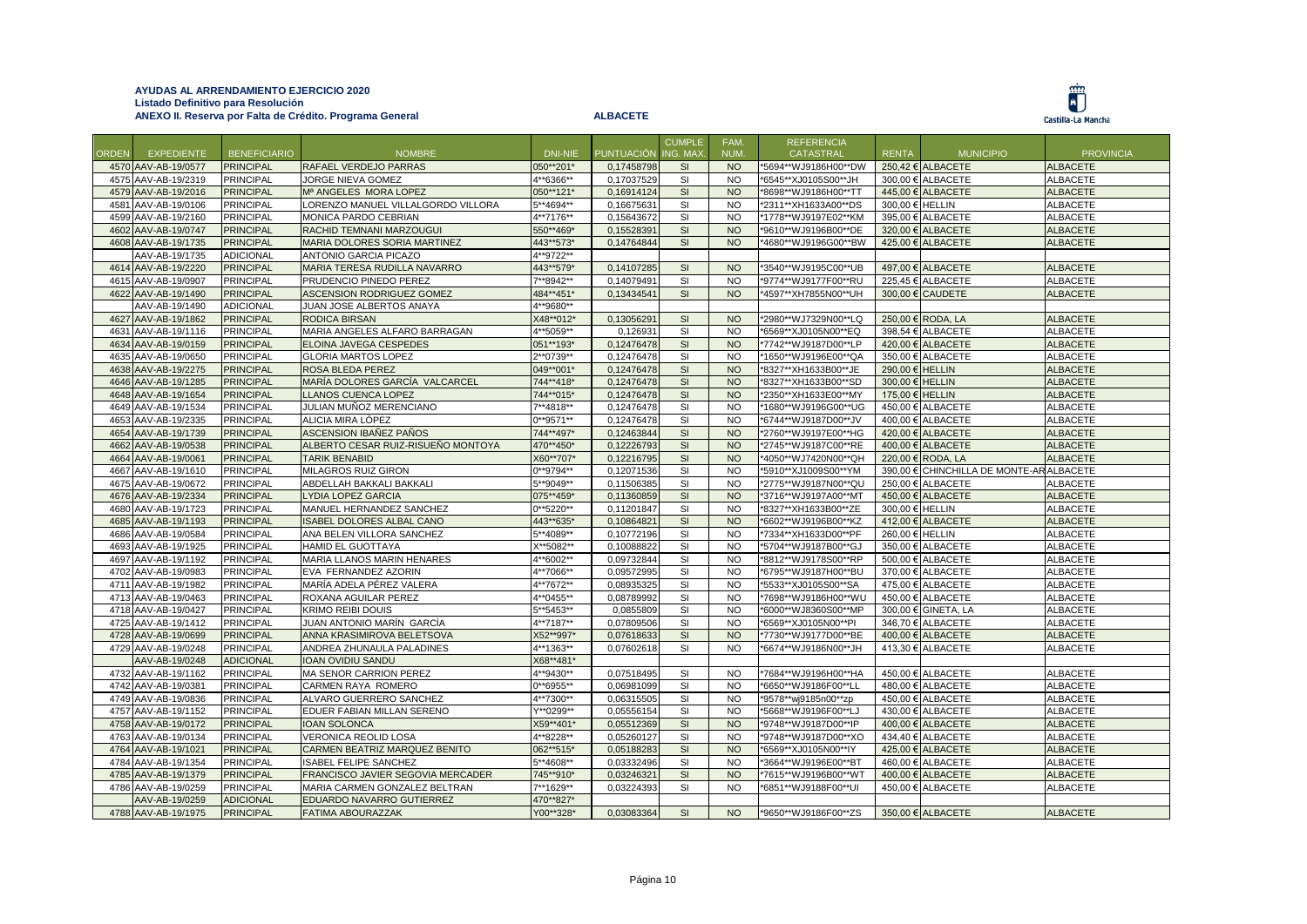|              |                     |                     |                                           |               |                   | <b>CUMPLE</b> | FAM.       | <b>REFERENCIA</b>    |              |                                 |                  |
|--------------|---------------------|---------------------|-------------------------------------------|---------------|-------------------|---------------|------------|----------------------|--------------|---------------------------------|------------------|
| <b>ORDEN</b> | <b>EXPEDIENTE</b>   | <b>BENEFICIARIO</b> | <b>NOMBRE</b>                             | DNI-NIE       | <b>PUNTUACIÓN</b> | ING. MAX      | <b>NUM</b> | <b>CATASTRAL</b>     | <b>RENTA</b> | <b>MUNICIPIO</b>                | <b>PROVINCIA</b> |
|              | 4790 AAV-AB-19/1266 | <b>PRINCIPAL</b>    | JUAN ANTONIO MORENO PABANES               | 227**282*     | 0,02580741        | <b>SI</b>     | <b>NO</b>  | *4610**WJ9189A00**RO |              | 323,00 € ALBACETE               | <b>ALBACETE</b>  |
| 4794         | AAV-AB-19/1631      | <b>PRINCIPAL</b>    | INMACULADA SANCHEZ-AJOFRIN GARCIA-QUIJAD/ | 051**347*     | 0.02112615        | <b>SI</b>     | <b>NO</b>  | *7676**WJ9196F00**IK |              | 450.00 € ALBACETE               | <b>ALBACETE</b>  |
|              | 4797 AAV-AB-19/1438 | <b>PRINCIPAL</b>    | MARTHA LUCIA RENGIFO PAJOY                | 517**898*     | 0,01791675        | SI            | <b>NO</b>  | *9703**WJ9197B00**QQ |              | 500,00 € ALBACETE               | <b>ALBACETE</b>  |
|              | 4812 AAV-AB-19/0959 | <b>PRINCIPAL</b>    | CARLOS RODRÍGUEZ PÉREZ                    | $0**6142**$   | 0,00242108        | SI            | <b>NO</b>  | *7652**WJ9186F00**TR |              | 480,00 € ALBACETE               | <b>ALBACETE</b>  |
|              | AAV-AB-19/0959      | <b>ADICIONAL</b>    | <b>AURORA SEGURA PEREZ</b>                | 443**792*     |                   |               |            |                      |              |                                 |                  |
|              | 4813 AAV-AB-19/1027 | <b>PRINCIPAL</b>    | ADOLFO SAEZ SANCHEZ AJOFRIN               | $0**$ 5651**  | 0,001380          | SI            | <b>NO</b>  | *8757**WJ9187F00**SF |              | 480,00 € ALBACETE               | <b>ALBACETE</b>  |
|              | 4822 AAV-AB-19/0126 | <b>PRINCIPAL</b>    | JUANA PRIETO SANZ                         | $0***4721**$  | $-0,02233426$     | <b>NO</b>     | <b>NO</b>  | *0580**WJ9195g00**wu |              | 420,00 € ALBACETE               | <b>ALBACETE</b>  |
|              | 4824 AAV-AB-19/0602 | <b>PRINCIPAL</b>    | JOSE RAMON AYUSO MORENO                   | $0***6721**$  | $-0.03118654$     | <b>NO</b>     | <b>NO</b>  | *7690**WJ9196H00**MO |              | 400,00 € ALBACETE               | ALBACETE         |
|              | 4825 AAV-AB-19/1706 | <b>PRINCIPAL</b>    | FRANCISCO PARDO FAJARDO                   | 052**257*     | $-0.04962591$     | <b>NO</b>     | <b>NO</b>  | *3630**WJ9196C00**PM |              | 440,00 € ALBACETE               | <b>ALBACETE</b>  |
|              | AAV-AB-19/1706      | ADICIONAL           | JOSE MARIA LOPEZ LOPEZ                    | 4**7716**     |                   |               |            |                      |              |                                 |                  |
|              | 4827 AAV-AB-19/1423 | <b>PRINCIPAL</b>    | FRANCISCO LARA SANCHEZ                    | $0***6515**$  | $-0.05462352$     | <b>NO</b>     | <b>NO</b>  | *6993**WJ8269N00**IZ |              | 250,00 € GINETA, LA             | <b>ALBACETE</b>  |
|              | 4831 AAV-AB-19/0257 | PRINCIPAL           | ANA BELEN SANCHEZ SANCHEZ                 | 4**8285**     | $-0.06788639$     | <b>NO</b>     | SI         | *1627**XJ0106A00**EF |              | 400,00 € ALBACETE               | <b>ALBACETE</b>  |
|              | AAV-AB-19/0257      | <b>ADICIONAL</b>    | MANUEL MARCOTE RODRIGUEZ                  | 769**179*     |                   |               |            |                      |              |                                 |                  |
|              | 4834 AAV-AB-19/1724 | <b>PRINCIPAL</b>    | DIANA YISEL SERNA CAICEDO                 | 481**706*     | $-0,07718639$     | <b>NO</b>     | <b>NO</b>  | *4623**WJ9196S00**GR |              | 350,00 € ALBACETE               | <b>ALBACETE</b>  |
|              | 4836 AAV-AB-19/1090 | <b>PRINCIPAL</b>    | <b>OLAYA JIMENEZ MARTINEZ</b>             | 051**525*     | $-0,08146588$     | <b>NO</b>     | <b>NO</b>  | *7778**WJ9187F00**YJ |              | 450,00 € ALBACETE               | <b>ALBACETE</b>  |
|              | 4842 AAV-AB-19/0686 | <b>PRINCIPAL</b>    | ENRIQUE GARCIA RUIZ                       | 4**7584**     | $-0,12280723$     | <b>NO</b>     | <b>NO</b>  | *4775**WJ9187E00**XK |              | 320,00 € ALBACETE               | ALBACETE         |
|              | 4845 AAV-AB-19/1469 | PRINCIPAL           | MARIA DEL CIELO POVEDA MORENO             | 0**8337**     | $-0,14452555$     | <b>NO</b>     | <b>NO</b>  | *0725**XJ1037S00**EK | 375,00 €     | CHINCHILLA DE MONTE-AR ALBACETE |                  |
|              | AAV-AB-19/1469      | <b>ADICIONAL</b>    | JAIME TORREIRO FERNANDEZ                  | 768**010*     |                   |               |            |                      |              |                                 |                  |
|              | 4847 AAV-AB-19/0914 | <b>PRINCIPAL</b>    | ROSARIO GARCIA REQUENA                    | 775**296*     | $-0,16557633$     | <b>NO</b>     | <b>NO</b>  | *6671**WJ9176F00**AO |              | 500,00 € ALBACETE               | <b>ALBACETE</b>  |
|              | AAV-AB-19/0914      | <b>ADICIONAL</b>    | JESUS GOMEZ GONZALEZ                      | 5**9845**     |                   |               |            |                      |              |                                 |                  |
|              | 4850 AAV-AB-19/0562 | <b>PRINCIPAL</b>    | JOSE RAMON MORALES RUIZ                   | 1**9112**     | $-0.17489953$     | <b>NO</b>     | <b>NO</b>  | *7768**WJ9187F00**FU |              | 425.00 € ALBACETE               | <b>ALBACETE</b>  |
|              | 4851 AAV-AB-19/2293 | <b>PRINCIPAL</b>    | HERMINIO SANCHEZ MARTINEZ                 | 051**309*     | $-0,17888201$     | <b>NO</b>     | <b>NO</b>  | *4014**WJ7420S00**IB |              | 325,00 € RODA, LA               | <b>ALBACETE</b>  |
|              | AAV-AB-19/2293      | <b>ADICIONAL</b>    | <b>ISABEL ARAQUE LAFUENTE</b>             | $0***3920**$  |                   |               |            |                      |              |                                 |                  |
|              | 4853 AAV-AB-19/1737 | <b>PRINCIPAL</b>    | <b>IKER GOIBURU ALBES</b>                 | 7**9673**     | $-0.19510239$     | <b>NO</b>     | <b>NO</b>  | *4513**xj0105s04**er |              | 500,00 € ALBACETE               | <b>ALBACETE</b>  |
|              | 4854 AAV-AB-19/1141 | <b>PRINCIPAL</b>    | JUAN FRANCISCO CASTRO NINE                | 354**237*     | $-0,19523804$     | <b>NO</b>     | <b>NO</b>  | *9768**WJ9187F00**RK |              | 425,00 € ALBACETE               | <b>ALBACETE</b>  |
|              | 4855 AAV-AB-19/1891 | PRINCIPAL           | ENCARNACIÓN MENESES MORENO                | 0**9160**     | $-0,19623543$     | <b>NO</b>     | <b>NO</b>  | *9600**WJ9196B00**TU |              | 490,00 € ALBACETE               | <b>ALBACETE</b>  |
|              | 4856 AAV-AB-19/0514 | <b>PRINCIPAL</b>    | ANTONIO DAVID LOPEZ LOPEZ                 | 470**184*     | $-0,21412767$     | <b>NO</b>     | <b>SI</b>  | *9620**WJ9186B00**ZT | 450.00€      | <b>ALBACETE</b>                 | <b>ALBACETE</b>  |
|              | 4866 AAV-AB-19/0960 | <b>PRINCIPAL</b>    | SEBASTIAN MARTINEZ ALMANSA                | $0***2616**$  | $-0,4483629$      | <b>NO</b>     | <b>NO</b>  | *3736**WJ9177C00**ME |              | 490,00 € ALBACETE               | <b>ALBACETE</b>  |
|              | AAV-AB-19/0960      | <b>ADICIONAL</b>    | MARIA DEL CARMEN OLMOS LOPEZ              | 051**055*     |                   |               |            |                      |              |                                 |                  |
|              | 4872 AAV-AB-19/2326 | <b>PRINCIPAL</b>    | <b>JAIME GARCIA ALGABA</b>                | 470**408*     | $-0,55196957$     | <b>NO</b>     | <b>NO</b>  | *1621**WJ9186A00**EQ |              | 500,00 € ALBACETE               | <b>ALBACETE</b>  |
| 4886         | AAV-AB-19/0069      | <b>PRINCIPAL</b>    | MARIA ITZIAR MADARIAGA GUTIERREZ          | 145**644*     | $-1,06612861$     | <b>NO</b>     | <b>NO</b>  | *9697**WJ9186H00**GR |              | 300,00 € ALBACETE               | <b>ALBACETE</b>  |
| 4887         | AAV-AB-19/0032      | PRINCIPAL           | MIGUEL CUTILLAS VERDÚ                     | $0***$ 5731** | -1,23061364       | <b>NO</b>     | <b>NO</b>  | *7850**WJ9178F03**EA |              | 500,00 € ALBACETE               | <b>ALBACETE</b>  |
|              | 4914 AAV-AB-19/1854 | <b>PRINCIPAL</b>    | SIMONA MIHAELA BABOS                      | X**3355**     | $-0,10847497$     | <b>NO</b>     | SI         | *2713**WJ3457A00**EM |              | 300,00 € VILLARROBLEDO          | ALBACETE         |
|              | AAV-AB-19/1854      | <b>ADICIONAL</b>    | <b>DINU NICOLAE BABOS</b>                 | X74**288*     |                   |               |            |                      |              |                                 |                  |
|              | 4915 AAV-AB-19/0327 | PRINCIPAL           | MARIA SATUE GABALDON                      | 4**7731**     | $-0,11232769$     | <b>NO</b>     | SI         | *6569**XJ0105N00**WM |              | 454,50 € ALBACETE               | <b>ALBACETE</b>  |
| 4923         | AAV-AB-19/0346      | <b>PRINCIPAL</b>    | <b>BEMAMA TRAORE</b>                      | X68**511*     | $-0,34709226$     | <b>NO</b>     | <b>NO</b>  | *8698**WJ9186H00**SE |              | 350,00 € ALBACETE               | <b>ALBACETE</b>  |
|              | 4944 AAV-AB-19/0389 | <b>PRINCIPAL</b>    | <b>RENE GARCIA DOMINGUEZ</b>              | 414**722*     | $-0.02055032$     | <b>NO</b>     | <b>NO</b>  | *6780**WJ9187H00**AL |              | 317.13 € ALBACETE               | <b>ALBACETE</b>  |
|              | 4946 AAV-AB-19/0508 | <b>PRINCIPAL</b>    | ABDEIOUF KARRAME                          | X55**343*     | $-0.02216255$     | <b>NO</b>     | <b>NO</b>  | *6652**WJ9186F00**DD |              | 350,00 € ALBACETE               | <b>ALBACETE</b>  |
|              | 4950 AAV-AB-19/1911 | <b>PRINCIPAL</b>    | ANDRÉS SÁNCHEZ GARCÍA                     | 527**289*     | $-0.02448139$     | <b>NO</b>     | <b>NO</b>  | *9700**WJ9187B01**YM |              | 350,00 € ALBACETE               | <b>ALBACETE</b>  |
|              | 4959 AAV-AB-19/0231 | <b>PRINCIPAL</b>    | MANUEL GUERRERO MARTINEZ-REINA            | 4**9847**     | $-0,0376226$      | <b>NO</b>     | <b>NO</b>  | *8664**WJ9196F00**OZ |              | 425,00 € ALBACETE               | <b>ALBACETE</b>  |
|              | 4963 AAV-AB-19/0901 | <b>PRINCIPAL</b>    | <b>MIGUEL CERRO TORRES</b>                | 470**501*     | $-0,04308664$     | <b>NO</b>     | <b>NO</b>  | *9700**WJ9187B00**XK |              | 500,00 € ALBACETE               | <b>ALBACETE</b>  |
|              | 4964 AAV-AB-19/1568 | PRINCIPAL           | MARIA PILAR GONZALEZ INAREJOS             | 7**1563**     | $-0,04383053$     | <b>NO</b>     | <b>NO</b>  | *5754**WJ9187F00**KW |              | 500,00 € ALBACETE               | <b>ALBACETE</b>  |
|              | 4977 AAV-AB-19/1853 | <b>PRINCIPAL</b>    | MONTSERRAT DIAZ MACIA                     | $0***6797**$  | $-0.06166823$     | <b>NO</b>     | <b>NO</b>  | *2602**WJ9196A00**PK | 500.00 €     | <b>ALBACETE</b>                 | <b>ALBACETE</b>  |
|              | AAV-AB-19/1853      | <b>ADICIONAL</b>    | MARIA DEL PILAR FERNANDEZ IRANZO          | 527**228*     |                   |               |            |                      |              |                                 |                  |
|              | 4980 AAV-AB-19/2140 | PRINCIPAL           | PATRICIA PAÑOS NAVARRO                    | 4**6798**     | $-0,0658086$      | <b>NO</b>     | <b>NO</b>  | *9748**WJ9187D00**KL |              | 450,00 € ALBACETE               | <b>ALBACETE</b>  |
|              | 4997 AAV-AB-19/0807 | <b>PRINCIPAL</b>    | <b>CRESCENCIO GOMEZ BAUTISTA</b>          | 744**811*     | $-0.08876987$     | <b>NO</b>     | <b>NO</b>  | *6360**XJ6053N00**LQ |              | 300,00 € ALMANSA                | <b>ALBACETE</b>  |
|              | AAV-AB-19/0807      | <b>ADICIONAL</b>    | MARIA LUZ SAEZ GARCIA                     | $0**4720**$   |                   |               |            |                      |              |                                 |                  |
|              | 4998 AAV-AB-19/1413 | <b>PRINCIPAL</b>    | ANGEL LUIS RUBIO TENDERO                  | 443**912*     | $-0.08931118$     | <b>NO</b>     | <b>NO</b>  | *0170**00WJ91F00**BO |              | 500,00 € ALBACETE               | <b>ALBACETE</b>  |
|              | 5001 AAV-AB-19/2116 | PRINCIPAL           | JOSE PINA BLANCO                          | $0***8150**$  | $-0,09181968$     | <b>NO</b>     | <b>NO</b>  | *2425**XJ6054S00**BA |              | 290,00 € ALMANSA                | <b>ALBACETE</b>  |
|              | 5003 AAV-AB-19/1071 | <b>PRINCIPAL</b>    | DAVID ESPEJO SAAVEDRA MORALES             | 080**817*     | 0.09371921        | <b>NO</b>     | <b>NO</b>  | *6852**XJ1008N00**WU |              | 350.00 € ALBACETE               | <b>ALBACETE</b>  |
|              | 5005 AAV-AB-19/2018 | PRINCIPAL           | ROSA GOMEZ JIMENEZ                        | 7**0766**     | $-0.09511084$     | NO            | <b>NO</b>  | *9001**XJ3510S00**YD |              | 350,00 € CASAS-IBAÑEZ           | <b>ALBACETE</b>  |
|              | 5007 AAV-AB-19/0723 | <b>PRINCIPAL</b>    | JUANA MARIA FRUTOS RODRIGUEZ              | 5**0050**     | $-0,09788207$     | <b>NO</b>     | <b>NO</b>  | *4670**WJ9196N00**JK |              | 450,00 € ALBACETE               | ALBACETE         |
|              |                     |                     |                                           |               |                   |               |            |                      |              |                                 |                  |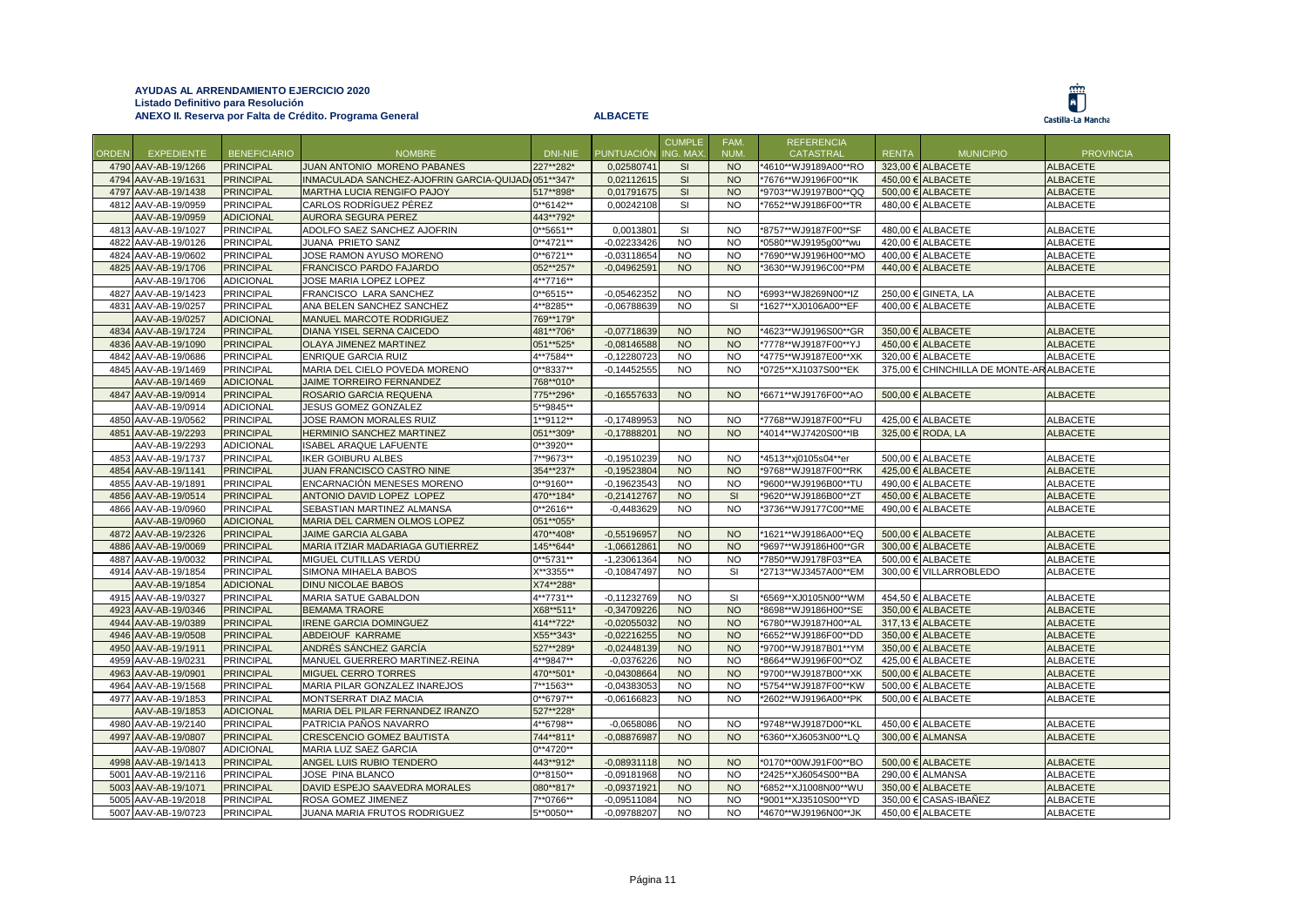Ë